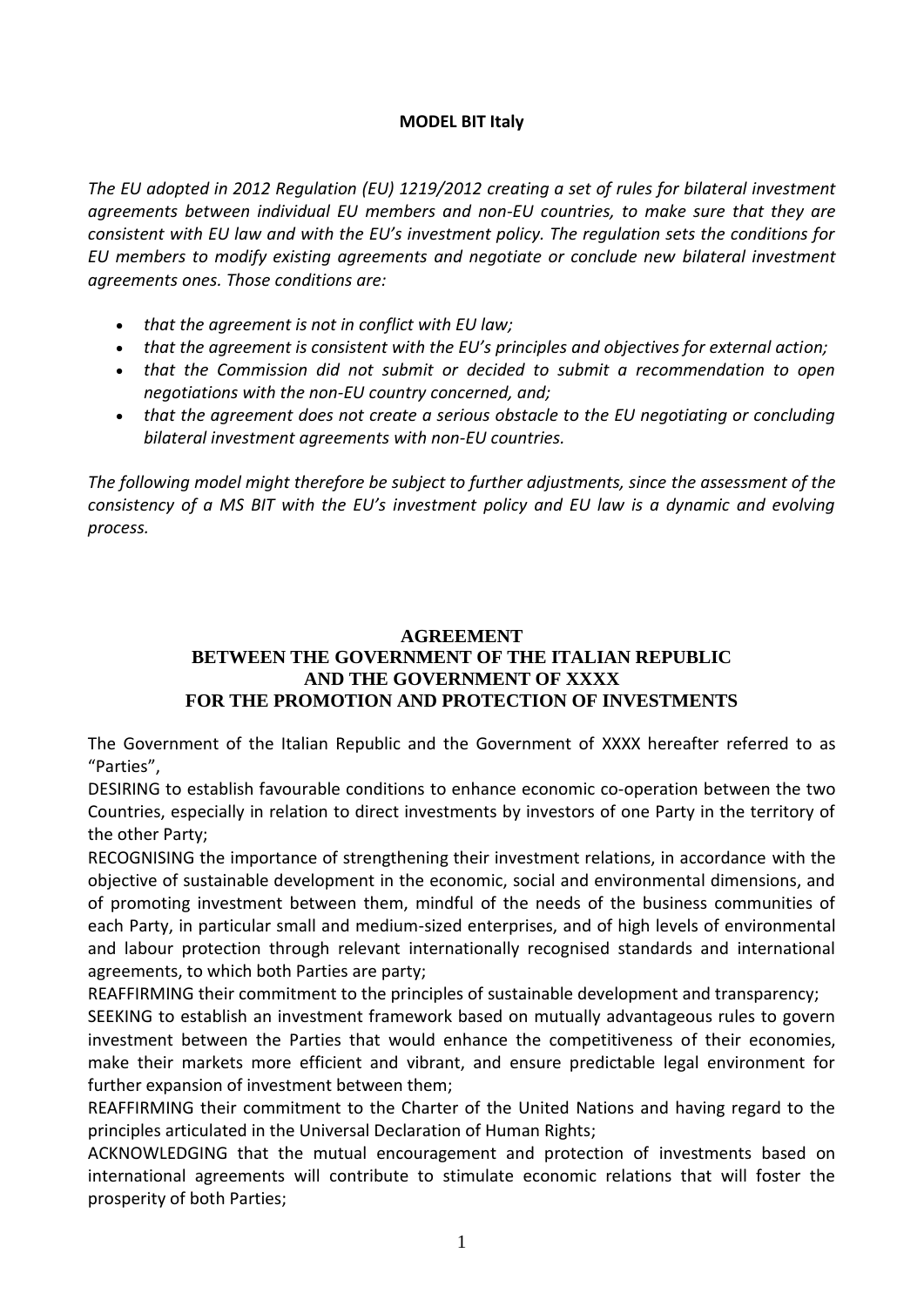ENCOURAGING enterprises operating within their territory or subject to their jurisdiction to respect internationally recognised guidelines and principles of corporate social responsibility, including the OECD Guidelines for Multinational Enterprises, and to pursue best practices of responsible business conduct;

RECOGNIZING the importance to promote equal opportunities and participation for women and men in the economy;

WILLING to duly protect the intellectual property rights of their investors and

RECOGNISING that the provisions of this Agreement preserve the right of the Parties to regulate within their territories in order to achieve legitimate public policy objectives, such as public health, safety, environment, public morals, financial stability, social or consumer protection, and the promotion and protection of cultural diversity;

HAVE AGREED AS FOLLOWS:

## **SECTION 1 : OBJECTIVES, SCOPE AND DEFINITIONS**

## **ARTICLE 1**

#### **Objectives**

The objective of this Agreement is to enhance the investment climate between the Parties, in accordance with the following provisions.

#### **ARTICLE 2 Definitions**

For the purpose of this Agreement:

**"covered investment"** means an investment in the territory of a Party owned or controlled, directly or indirectly, by an investor of the other Party, made in accordance with the applicable law before or after the date of entry into force of this agreement;

"**territory**" means the part of a land area, internal and territorial waters, air space above them, the sea area outside the territorial waters, including the seabed and subsoil on which the Party exercises sovereign rights, and subject to its jurisdiction, according to international law;

**"freely convertible currency"** means a currency that can be freely exchanged against currencies that are widely traded in international foreign exchange markets and widely used in international transactions;

**"investment"** means every kind of asset that has the characteristics of an investment, including such characteristics as a certain duration, the commitment of capital or other resources, the assumption of risk, or the expectation of gain or profit. Forms that an investment may take include:

(a) an enterprise;

- (b) shares, stocks and other forms of equity participation in an enterprise;
- (c) bonds, debentures, loans and other financial instruments of an enterprise;

(d) interests arising from: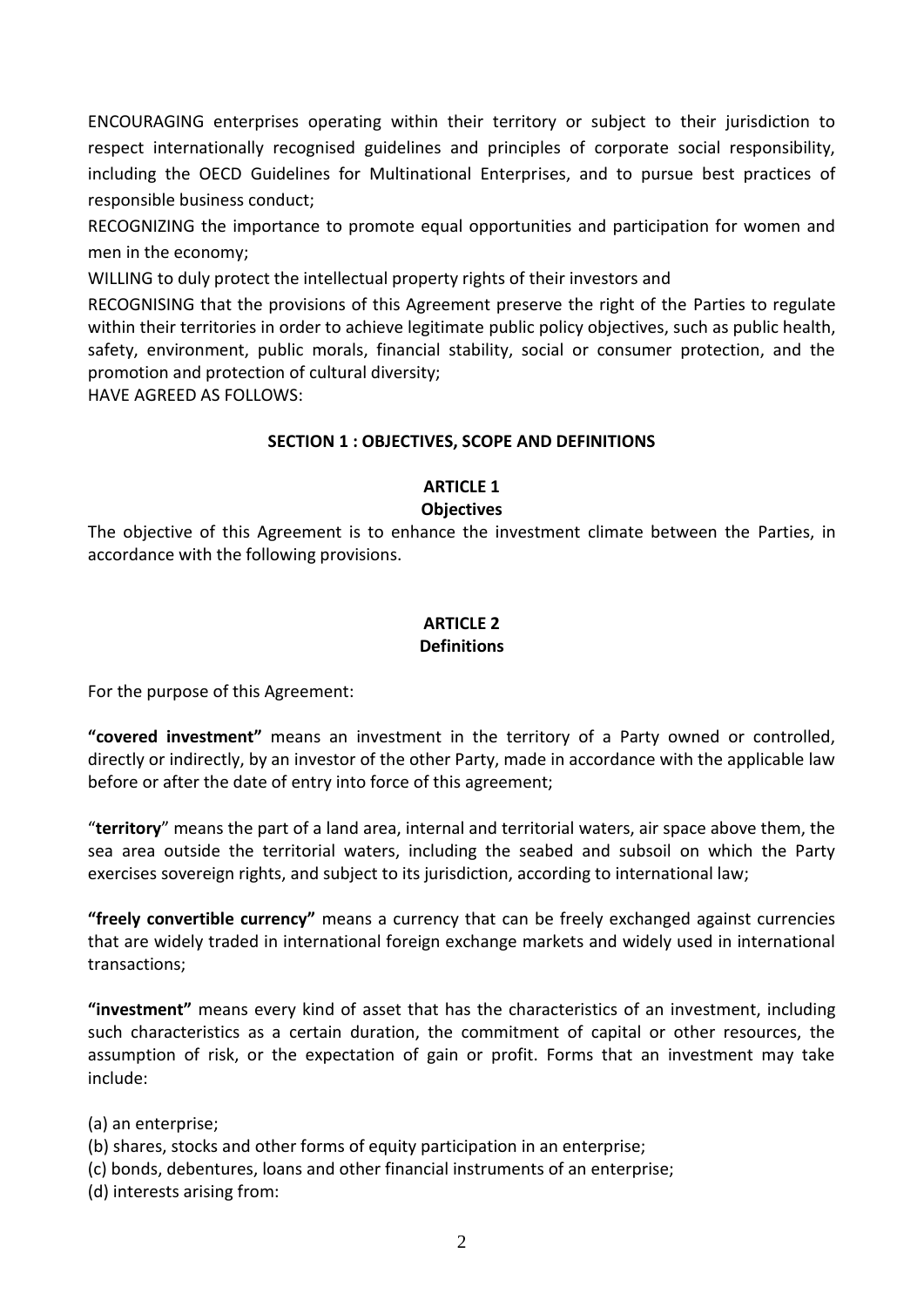i) concessions conferred pursuant to domestic law or under a contract, including to search for, cultivate, extract or exploit natural resources,

ii) turnkey, construction, production, or revenue-sharing contracts, or other similar contracts;

(e) intellectual property rights;

(f) claims to money or claims to performance under a contract;

(g) reinvested returns;

(h) any other moveable or immovable, tangible or intangible property, and related rights.

Any alteration of the form in which assets are invested or reinvested shall not affect their qualification as investments, provided that the form taken by the investment or reinvestment maintains its compliance with the definition of investment.

For greater certainty:

(a) "claims to money" does not include claims to money that arise solely from commercial transactions for the sale of goods or services by a natural person or an enterprise in the territory of a Party to a natural person or an enterprise in the territory of the other Party, or the extension of credit in relation to such transactions; and

(b) an order or judgment entered in a judicial or administrative action or an arbitral award shall not in itself constitute an investment.

## **"investor of a Party"** means:

(a) a natural person of a Party; or

(b) a juridical person duly constituted or otherwise organised under the applicable law of a Party, and engaged in substantive business operations in the territory of a Party,

that has made a covered investment in the territory of the other Party.

In respect of the Republic of Italy, the term "investor" also includes:

(a) any national of a Member State of the European Union or of the European Economic Area who, within the context of freedom of establishment pursuant to Article 49 of the Treaty on the Functioning of the European Union, is established in the Italian Republic;

(b) any juridical person of a Member State of the European Union or of the European Economic Area that enjoys freedom of establishment as an agency or permanent establishment in Italy pursuant to Articles 49 and 54 of the Treaty on the Functioning of the European Union and engaged in substantive business operations in Italy;

"**juridical person**" means any entity constituted or organized under applicable law, whether or not for profit, and whether privately or governmentally owned or controlled, and includes a corporation, trust, partnership, sole proprietorship, joint venture, association, or other organization;

"**control**" means, in relation to any juridical person, being:

(a) entitled to exercise, or control the exercise of (directly or indirectly) more than 50 per cent of the voting power at any general meeting of the shareholders, members or partners or other equity holders (and including, in the case of a limited partnership, of the limited partners of, or, in the case of a trust, of the beneficiaries thereof) in respect of all or substantially all matters falling to be decided by resolution or meeting of such persons; or

(b) entitled to appoint or remove: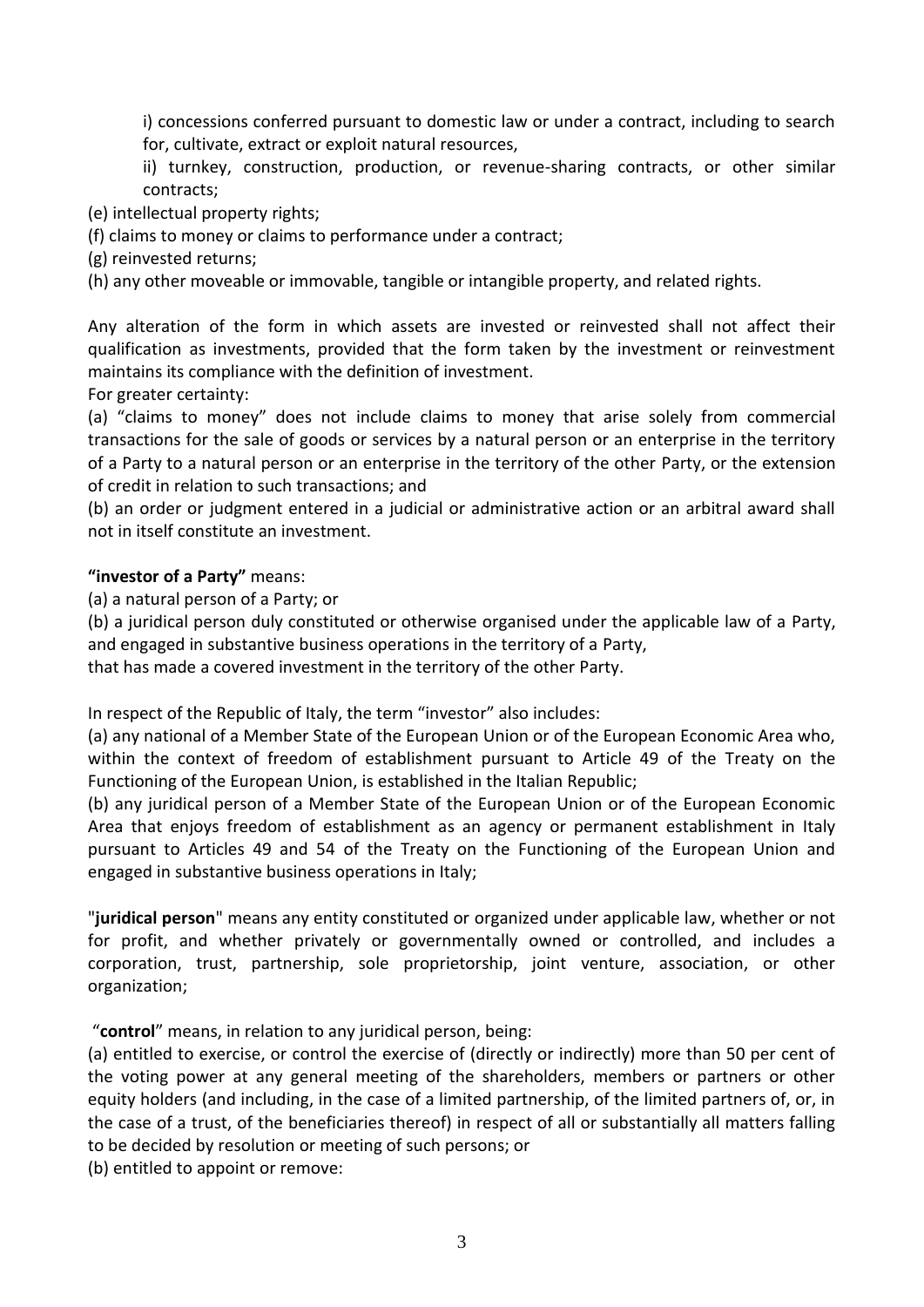(i) directors on the board of directors or its other governing body (or, in the case of a limited partnership, of the board or other governing body of its general partner) who are able (in aggregate) to exercise more than 50 per cent. of the voting power at meetings of that board or governing body in respect of all or substantially all matters; and/or

- (ii) any managing member of that undertaking;
- (iii) in the case of a limited partnership, its general partner; or
- (iv) in the case of a trust, its trustee and/or manager; or

(c)entitled to exercise a dominant influence over that juridical person (otherwise than solely as a fiduciary) by virtue of the provisions contained in its constitutional documents or, in the case of a trust, trust deed or pursuant to an agreement with other shareholders, partners, members (or beneficiaries) of that juridical person;

**"measure of a Party"** means any measure, whether in form of a law, regulation, rule, procedure, decision, practice, administrative action, or any other form, including failure to act, which is adopted or maintained by:

(a) central, regional or local governments or authorities; and

(b) non-governmental bodies in the exercise of powers delegated by central, regional or local governments or authorities.

For greater certainty, "measures of a Party" covers measures by entities listed under subparagraphs (a) and (b), which are adopted or maintained by instructing, directing or controlling, either directly or indirectly, the conduct of other entities with regard to those measures;

**"operation"** means conduct, management, maintenance, use, enjoyment and sale or other form of disposal of an investment;

**"returns"** means any amounts yielded by or derived from an investment or reinvestment, including profits, dividends, capital gains, royalties, interest, revenues from intellectual property rights, returns in kind and other lawful income.

#### **ARTICLE 3 Scope**

This Agreement shall apply to:

(a) covered investments;

(b) investors of a Party in respect of a covered investment, as regards any measure adopted or maintained by a Party affecting the operation of such investment.

For greater certainty, this Agreement provides only post-establishment protection and does not cover the pre-establishment phase or matters of market access.

#### **SECTION 2 : PROMOTION, PROTECTION AND TREATMENT OF THE INVESTMENTS**

#### **ARTICLE 4**

#### **Treatment of Investors and of Covered Investments**

1. Each Party shall accord in its territory to covered investments and to investors of the other Party with respect to their covered investments fair and equitable treatment and full protection and security in accordance with paragraphs 2 to 5.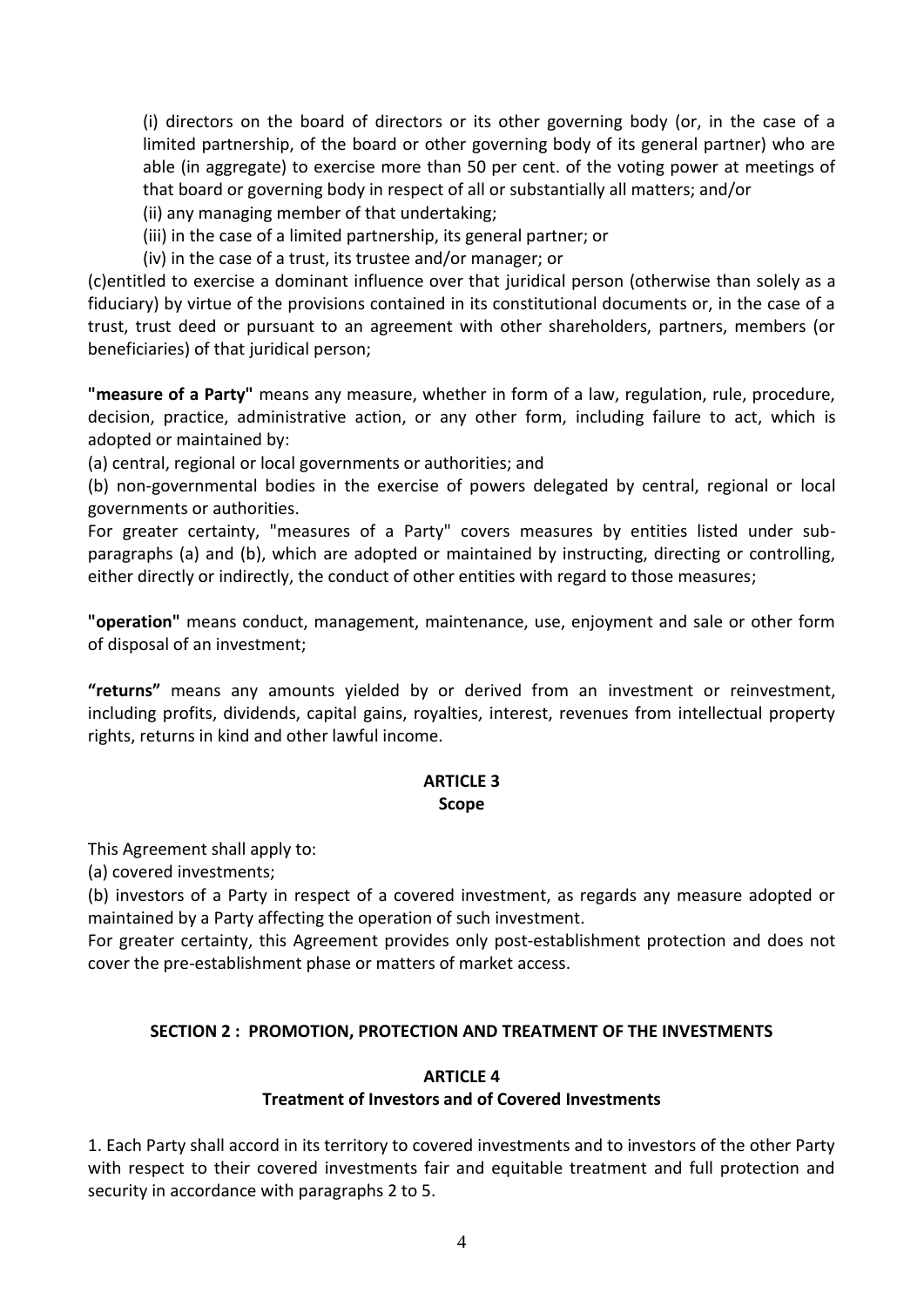2. A Party breaches the obligation of fair and equitable treatment referenced in paragraph 1 through measures or series or measures that constitute:

(a) denial of justice in criminal, civil or administrative proceedings; or

(b) fundamental breach of due process, including a fundamental breach of transparency in judicial and administrative proceedings; or

(c) manifest arbitrariness; or

(d) targeted discrimination on manifestly wrongful grounds, such as gender, race or religious belief; or

(e) abusive treatment such as harassment, duress or coercion.

3. When applying the above fair and equitable treatment obligation, a tribunal may take into account whether a Party made a specific representation to an investor to induce a covered investment, that created a legitimate expectation, upon which the investor relied in deciding to make or maintain the covered investment, but that the Party subsequently frustrated.

4. For greater certainty, "full protection and security" refers to the Party's obligations to ensure the physical security of investors and covered investments.

5. For greater certainty, a breach of another provision of this Agreement, or of any other international agreement, does not constitute a breach of this Article.

## **ARTICLE 5 Non-discriminatory Treatment**

1. Each Party shall accord to investors of the other Party and to covered investments treatment no less favourable than that it accords, in like situations, to its own investors and to their investments, with respect to operation in its territory.

2. Each Party shall accord to investors of the other Party and to covered investments treatment no less favourable than that it accords, in like situations, to investors of a third country and to their investments, with respect to operation in its territory.

3. Subject to the requirement that such measures are not applied in a manner that would constitute arbitrary or unjustifiable discrimination between investments or between investors, paragraphs 1 and 2 shall not be construed to prevent a Party from adopting or enforcing measures necessary:

(a) to protect public morals or public order;

(b) to protect human, animal or plant life or health;

(c) to ensure compliance with laws or regulations which are not inconsistent with the provisions of this Agreement including those relating to:

(i) the prevention of deceptive and fraudulent practices or to deal with the effects of a default on contracts;

(ii) the protection of the privacy of individuals in relation to the processing and dissemination of persona data and the protection of confidentiality of individual records and accounts;

(iii) safety.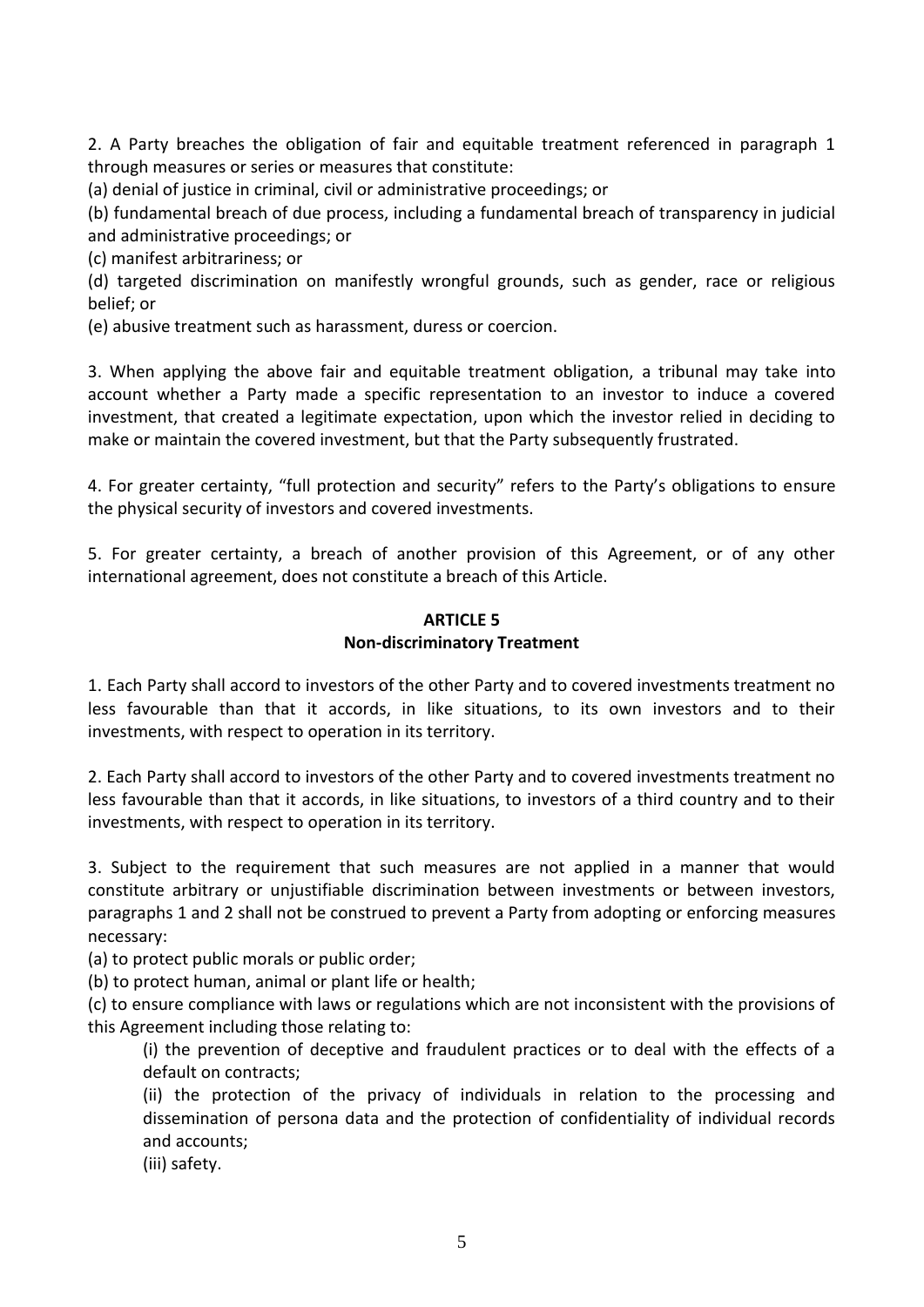4. Paragraph 2 shall not be construed as obliging a Party to extend to investors of the other Party or to covered investment the benefit of any treatment resulting from:

(a) treatment granted as part of a process of economic integration, which includes commitments to abolish substantially all barriers to investment among the parties to such a process, together with the approximations of legislation of the parties on a broad range of matters within the purview of this Agreement; or

(b) an international agreement for the avoidance of double taxation or other international agreement or arrangement relating wholly or mainly to taxation; or

(c) measures providing for recognition, including of the standards or criteria for the authorisation, licencing, or certification of a natural person or enterprise to carry out an economic activity, or of prudential measures.

5. For greater certainty, the "treatment" referred to in paragraph 2 does not include dispute settlement procedures provided for in other international agreements.

6. For greater certainty, substantive provisions in other international agreements concluded by a Party with a third country do not in themselves constitute the "treatment" referred to in paragraph 2. Measures of a Party pursuant to those provisions may constitute such treatment and thus give rise to a breach of this Article.

## **ARTICLE 6 Investment and Regulatory Measures**

1. The Parties reaffirm the right to regulate within their territories to achieve legitimate policy objectives, such as the protection of public health, social services, public education, safety, the environment including climate change, public morals, social or consumer protection, privacy and data protection, or the promotion and protection of cultural diversity.

2. For greater certainty, the provisions of this Agreement shall not be interpreted as a commitment from a Party that it will not change the legal and regulatory framework, including in a manner that may negatively affect the operation of covered investments or the investor's expectations of profits.

3. For greater certainty and subject to paragraph 4, a Party's decision not to issue, renew or maintain a subsidy

(a) in the absence of any specific commitment under law or contract to issue, renew, or maintain that subsidy; or

(b) in accordance with any terms or conditions attached to the issuance, renewal or maintenance of the subsidy,

shall not constitute a breach of the provisions of this Agreement.

4. For greater certainty, nothing in this Agreement shall be construed as preventing a Party from discontinuing the granting of a subsidy or requesting its reimbursement, where such action has been ordered by the competent authorities, or as requiring that Party to compensate the investor therefor.

## **ARTICLE 7 Public Debt**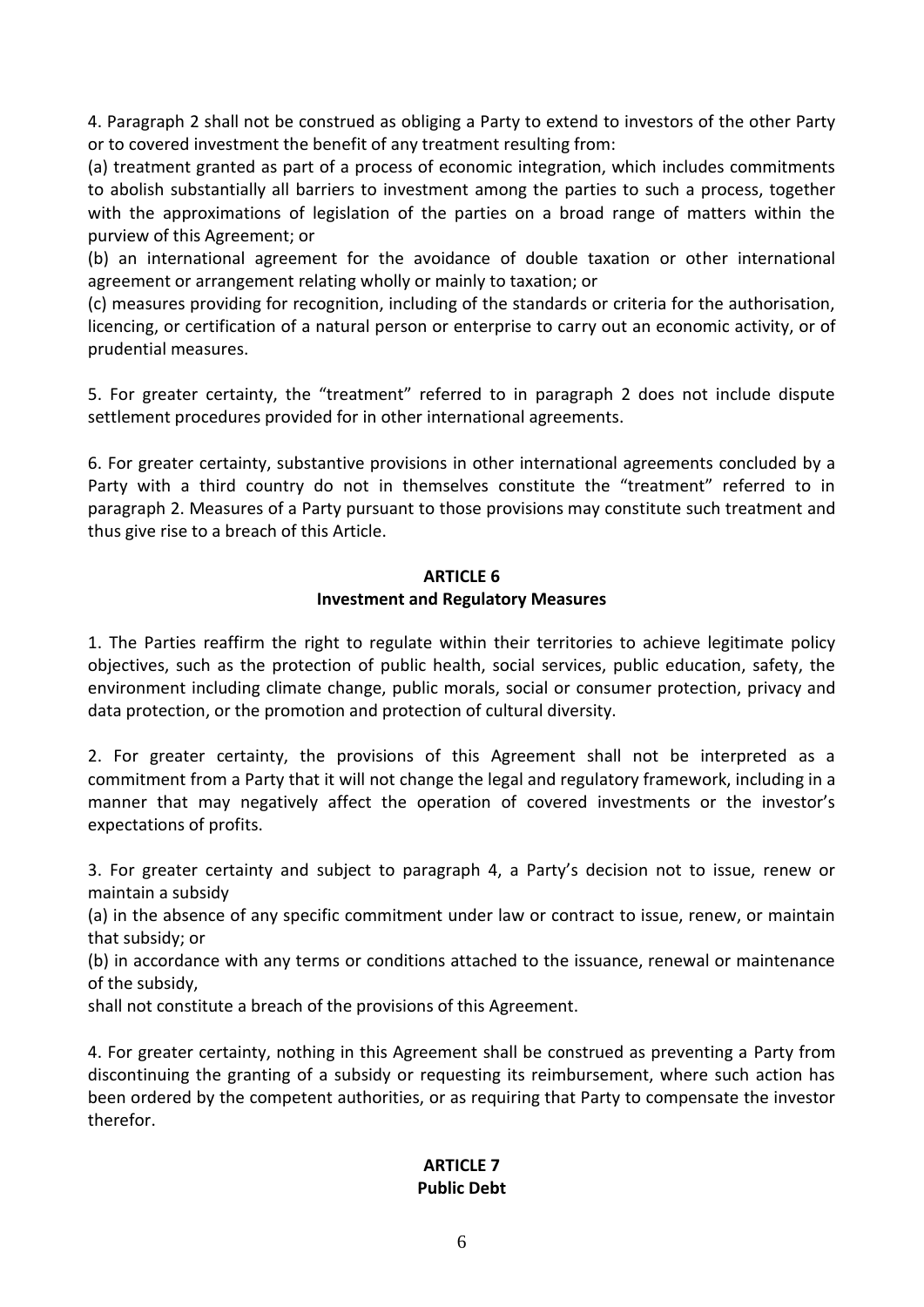1. No claim that a restructuring of debt of a Party breaches an obligation under this Agreement may be submitted to, or if already submitted, be pursued under Article 23 if the restructuring is a negotiated restructuring at the time of submission, or becomes a negotiated restructuring after such submission.

2. Notwithstanding Article 23, and subject to paragraph 1 of this Article, an investor may not submit a claim that a restructuring of debt of a Party breaches an obligation under this Agreement, unless 270 days have elapsed from the date of submission by the claimant of the written request for consultations pursuant to Article 23 paragraph 1.

3. For the purposes of this Article:

(a) "negotiated restructuring" means the restructuring or rescheduling of debt of a Party that has been effected through:

(i) a modification or amendment of debt instruments, as provided for under their terms, including their governing law, or

(ii) a debt exchange or other similar process in which the holders of no less than 75% of the aggregate principal amount of the outstanding debt subject to restructuring, have consented to such debt exchange or other process.

(b) "governing law" of a debt instrument means a jurisdiction's legal and regulatory framework applicable to that debt instrument.

#### **ARTICLE 8**

#### **Compensation for Damages or Losses**

1. Investors of a Party whose covered investments suffer damages or losses owing to war or other armed conflict, revolution, a state of national emergency, revolt, insurrection or riot in the territory of the other Party shall be accorded by that Party, with respect to restitution, indemnification, compensation or other form of settlement, treatment no less favourable than that accorded by that Party to its own investors or to the investors of any non-Party, whichever is more favourable to the investor.

2. Without prejudice to paragraph 1 of this Article, investors of a Party who, in any of the situations referred to in that paragraph, suffer losses in the territory of the other Party shall be accorded prompt, adequate and effective restitution or compensation by the other Party, if these losses result from:

(a) requisitioning of their covered investment or a part thereof by the latter's armed forces or authorities; or

(b) destruction of their covered investment or a part thereof by the latter's armed forces or authorities, which was not required by the necessity of the situation.

## **ARTICLE 9 Expropriation**

1. Neither Party shall nationalise or expropriate a covered investment either directly or indirectly through measures having an effect equivalent to nationalisation or expropriation (hereinafter referred to as "expropriation") except:

(a) for a public purpose;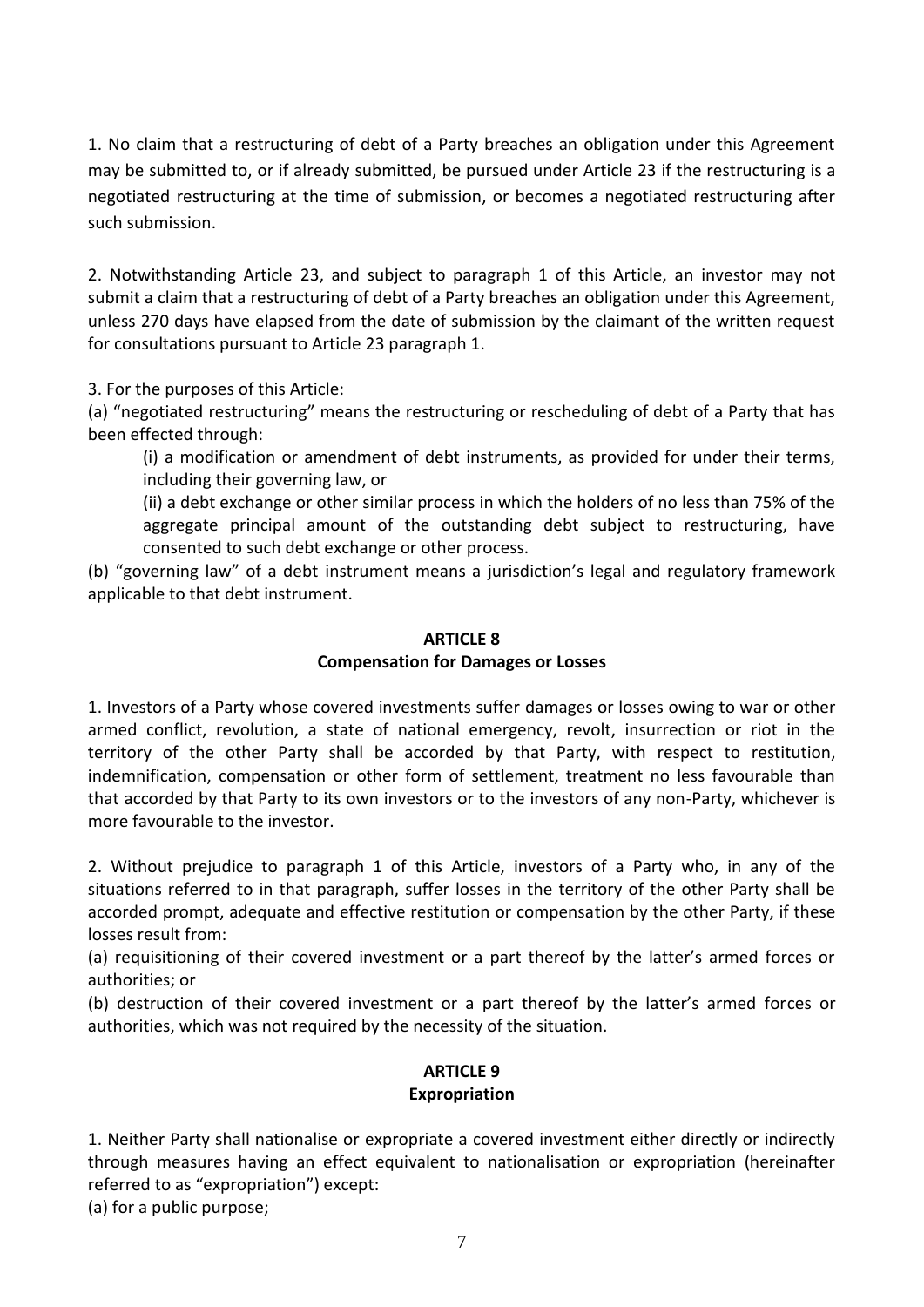(b) under due process of law;

(c) in a non-discriminatory manner; and

(d) against payment of prompt, adequate and effective compensation.

For greater certainty, this paragraph shall be interpreted in accordance with Annex II (Expropriation).

2. The compensation referred to in paragraph 1 shall amount to the fair market value of the investment at the time immediately before the expropriation or the impending expropriation became publicly known or when the expropriation took place, whichever is earlier. Valuation criteria shall be based on internationally recognized principles and norms to determine fair market value.

3. The compensation shall include interest at a normal commercial rate from the date of expropriation until the date of payment. It shall be freely transferable in accordance with Article 10 paragraph 1 lett f).

4. The investor affected shall have a right, under the law of the expropriating Party, to prompt review of its claim and of the valuation of its investment, by a judicial or other independent authority of that Party, in accordance with the principles set out in this Article.

5. This Article does not apply to the issuance of compulsory licenses granted in relation to intellectual property rights, to the extent that such issuance is consistent with the Agreement on Trade-Related Aspects of Intellectual Property Rights in Annex 1C to the WTO Agreements ("TRIPS Agreement").

## **ARTICLE 10 Transfers**

1. Each Party shall permit all transfers relating to a covered investment to be made in a freely convertible currency, without restriction or delay and at the market rate of exchange prevailing on the date of transfer with regard to the currency to be transferred. Such transfers include:

(a) contributions to capital to maintain, develop or increase the investment;

(b) profits, dividends, capital gains, interest, royalty payments, management fees, technical assistance and other fees or returns derived from the covered investment;

(c) proceeds from the sale of all or any part of the investment or from the partial or complete liquidation of the investment;

(d) payments made under a contract entered into by the investor, or its covered investment, including payments made pursuant to a loan agreement;

(e) earnings and other remuneration of personnel engaged from abroad and working in connection with an investment;

(f) payments made pursuant to Articles 8 (Compensation for Losses) and 9 (Expropriation);

(g) payments of damages pursuant to an award issued by an Arbitral Tribunal under Article 23.

2. Neither Party may require its investors to transfer, or penalise its investors for failing to transfer, the income, earnings, profits or other amounts derived from, or attributable to, their covered investments in the territory of the other Party.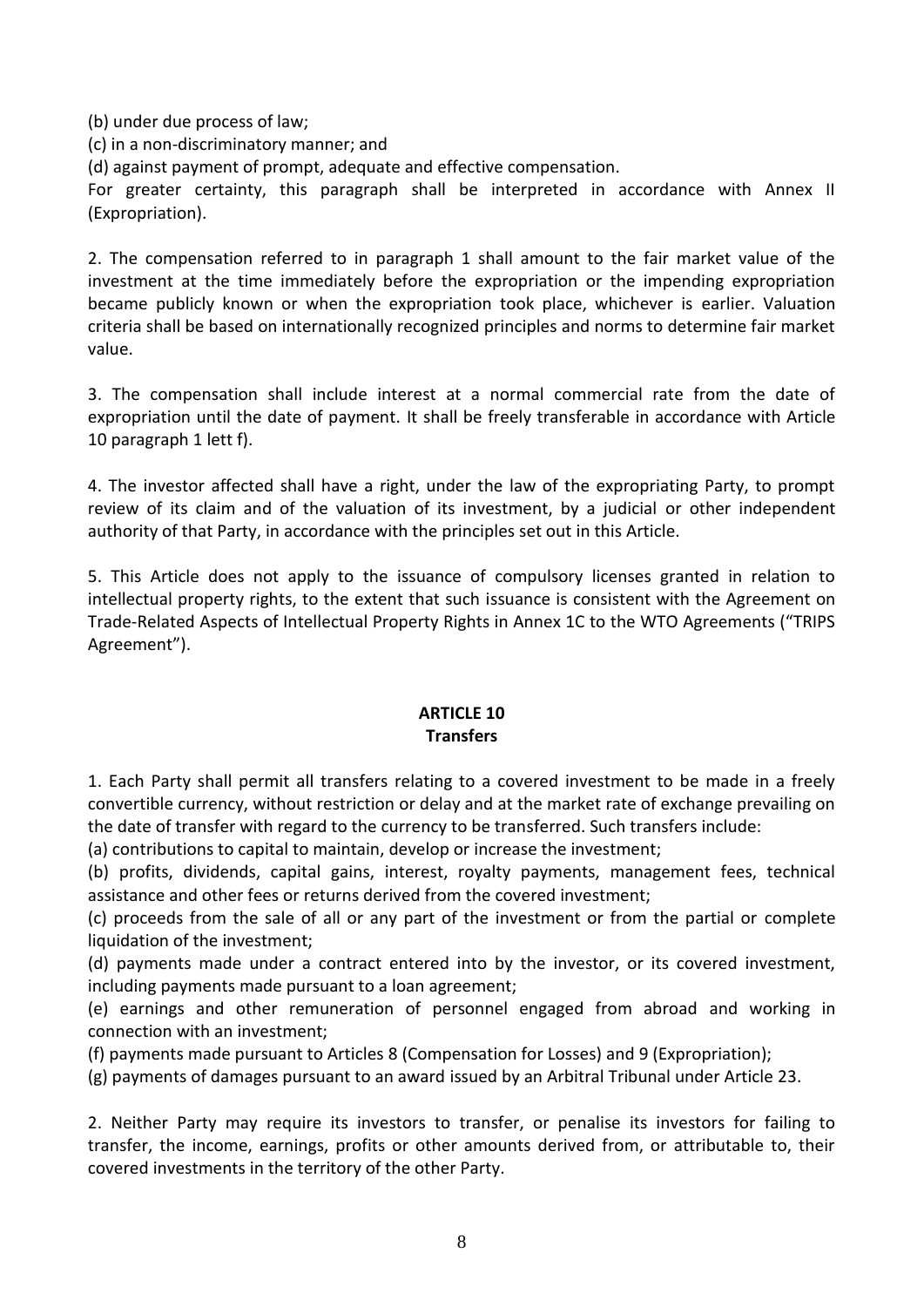3. Notwithstanding paragraphs 1 and 2, this Article shall not be construed as preventing a Party from applying in an equitable and non-discriminatory manner, and not in a way that would constitute a disguised restriction on trade and investment, its laws and regulations relating to:

(a) bankruptcy, insolvency, bank recovery and resolution, or the protection of the rights of creditors;

(b) issuing, trading, or dealing in financial instruments;

(c) financial reporting or record keeping of transfers where necessary to assist law enforcement or financial regulatory authorities;

(d) criminal or penal offenses, deceptive or fraudulent practices;

(e) ensuring compliance with orders or judgments in judicial or administrative proceedings;

(f) social security, public retirement or compulsory savings schemes.

## **ARTICLE 11 Subrogation**

If a Party, or an agency thereof, makes a payment under an indemnity, guarantee or contract of insurance it has entered into in respect of a covered investment made by one of its investors in the territory of the other Party, the other Party shall recognize that the Party or its agency shall be entitled in all circumstances to the same rights under this Agreement as those of the investor in respect of the covered investment, but for the subrogation. Such rights may be exercised by the Party or an agency thereof, or by the investor if the Party or an agency thereof so authorises. The investor may not pursue these rights to the extent of the subrogation.

# **ARTICLE 12**

## **Transparency**

1. Each Party shall publish, or otherwise make publicly available, its laws and regulations of general application, as well as international agreements which may affect investors of the other Party and their covered investments in its territory, including any measures aimed at protecting the environment and labour conditions or that may be affecting the protection of the environment or labour conditions, thereby ensuring awareness and providing reasonable opportunities for interested persons and stakeholders to submit views.

2. Nothing in this Article shall require the Party to furnish or allow access to any confidential or proprietary information, including information concerning particular investors or their covered investments, the disclosure of which would impede law enforcement or be contrary to domestic laws protecting confidentiality, or would prejudice legitimate commercial interests of investors and their covered investments.

## **ARTICLE 13 Observance of Written Commitments**

Where a Party has entered into any written commitment with investors of the other Party or with their covered investments, that Party shall not breach the said commitment through the exercise of governmental authority.

## **ARTICLE 14 Prudential carve-out**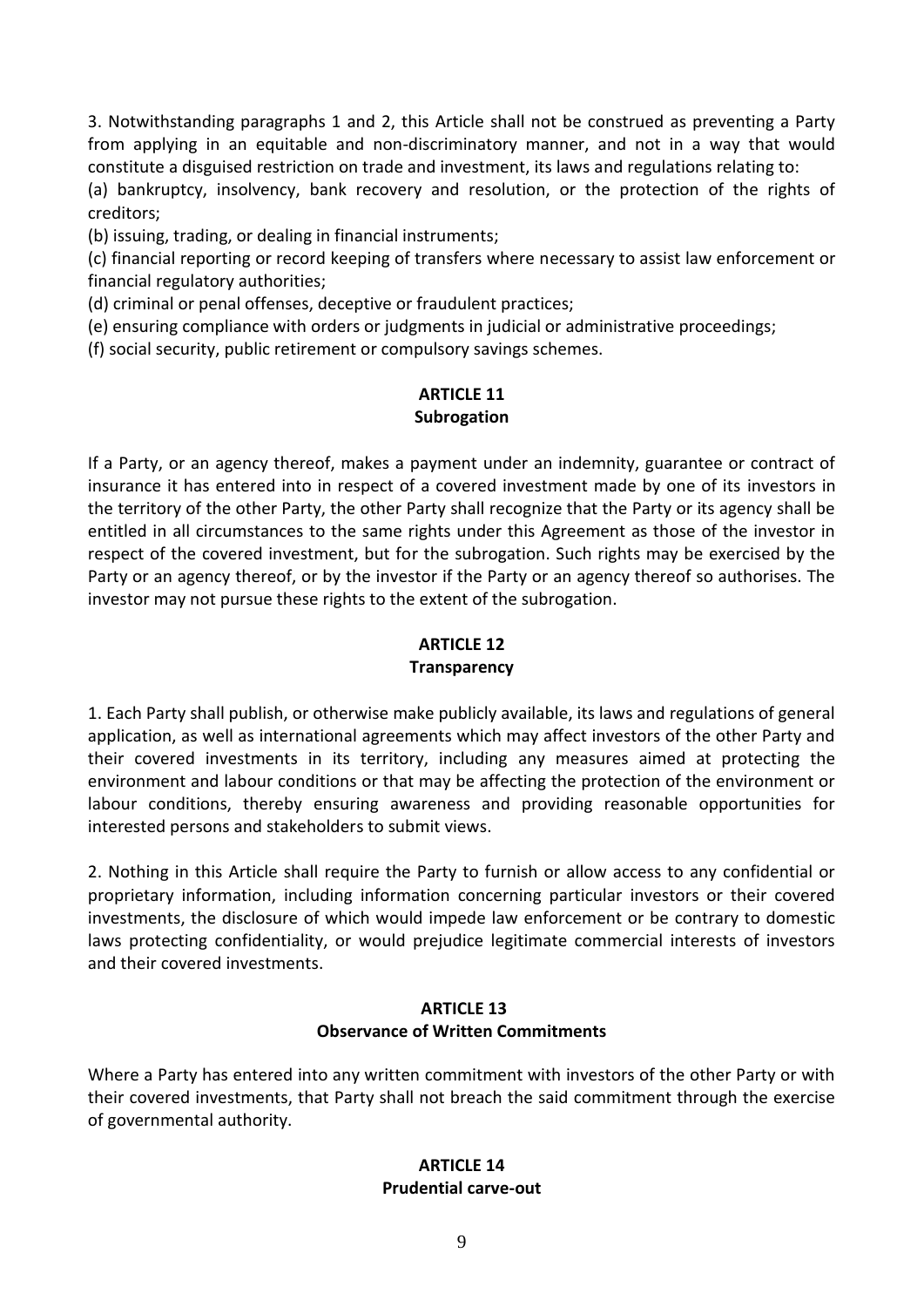1. Nothing in this Agreement shall prevent a Party from adopting or maintaining measures for prudential reasons, such as:

(a) the protection of investors, depositors, policy-holders or persons to whom a fiduciary duty is owed by a financial service supplier;

(b) ensuring the integrity and stability of a Party's financial system.

2. Where such measures do not conform with the provisions of this Agreement, they shall not be used as a means of avoiding the Party's commitments or obligations under the Agreement.

3. Nothing in this Agreement shall be construed to require a Party to disclose information relating to the affairs and accounts of individual consumers or any confidential or proprietary information in the possession of public entities.

# **ARTICLE 15**

## **Security Exception**

Nothing in this Agreement shall be construed:

(a) to require a Party to furnish or allow access to any information the disclosure of which it considers contrary to its essential security interests; or

(b) to prevent a Party from taking an action which it considers necessary for the protection of its essential security interests:

(i) connected to the production of or traffic in arms, ammunition and implements of war and to such traffic and transactions in other goods and materials, services and technology, and to economic activities, carried out directly or indirectly for the purpose of supplying a military establishment;

(ii) relating to fissionable and fusionable materials or the materials from which they are derived; or

(iii) taken in time of war or other emergency in international relations; or

(c) to prevent a Party from taking any action in pursuance of its obligations under the Charter of the United Nations for the purpose of maintaining international peace and security.

## **ARTICLE 16**

## **Temporary Safeguard Measures**

Where a Party experiences serious balance of payments or external financial difficulties, or threat thereof, it may adopt or maintain restrictive measures with regard to transfers. Such measures shall:

(a) be consistent with other international obligations of the Party, and with the Articles of the Agreement of the International Monetary Fund;

(b) not exceed those necessary to deal with the difficulties addressed under this paragraph;

(c) be temporary and phased out progressively;

(d) avoid unnecessary damage to the commercial, economic and financial interests of the other Party;

(e) be non-discriminatory compared to third countries in like situations.

A Party maintaining or having adopted measures referred to in this paragraph shall promptly notify them to the other Party.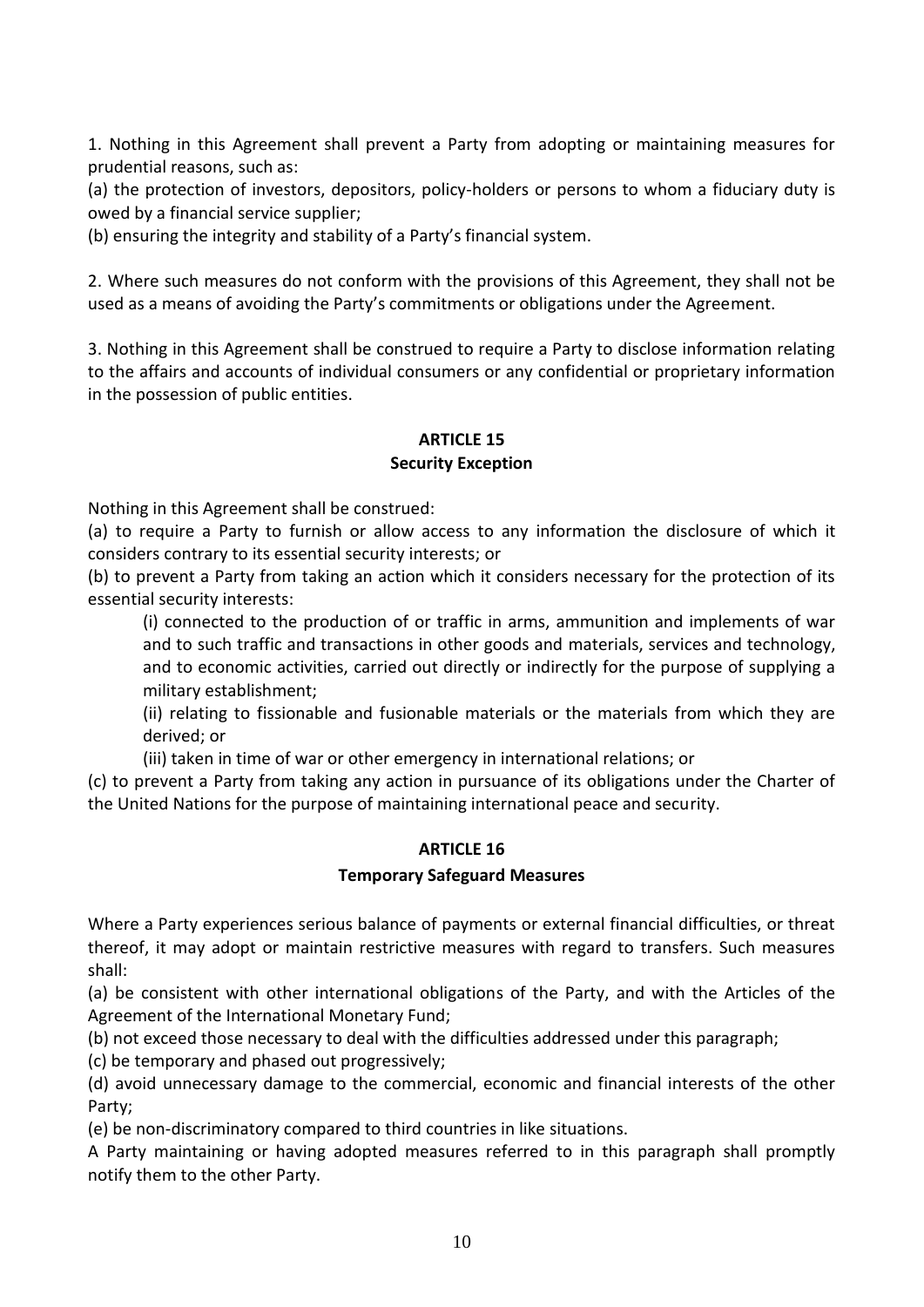#### **ARTICLE 17**

# **Regional Economic Integration Organisation Clause**

Nothing in this Agreement shall prevent a Party from exercising its rights and fulfilling its obligations deriving from their membership in any existing or future economic integration agreement, such as free trade area, customs union, common market economic and monetary union, e.g. the European Union, or as to oblige a Party to extend to the investors of the other Party and to their covered investments, the benefits of any treatment, preference or privilege by virtue of its membership or participation in such economic integration agreement.

# **SECTION 3 : SUSTAINABLE DEVELOPMENT**

## **ARTICLE 18 Corporate Social Responsibility**

1. The Parties recognise the important contribution of Corporate Social Responsibility to strengthening investment's positive role in sustainable growth, and in this way contributing to the objectives of this treaty.

2. The Parties shall encourage the uptake of responsible business conduct by companies and investors in line with internationally recognised principles and guidelines of Corporate Social Responsibility, such as the such as the UN Global Compact, the UN Guiding Principles on Business and Human Rights, the ILO Tripartite Declaration of Principles concerning Multinational Enterprises and Social Policy, and the OECD Guidelines for Multinational Enterprises.

3. The Parties commit to exchanging information and, as appropriate, cooperating on promoting responsible business practices.

## **ARTICLE 19 Investment and Environment**

1. The Parties recognise the right of each Party to determine its sustainable development policies and priorities, to establish its own standards of environmental protection, and to accordingly adopt or modify its environmental laws and policies, consistently with internationally recognised standards and agreements on environmental protection.

2. The Parties recognise that it is inappropriate to encourage investment by weakening or reducing the levels of protection afforded in their domestic environmental laws. A Party shall not waive or otherwise derogate from, or offer to waive or otherwise derogate from, such legislation as an encouragement for an investment in its territory.

3. Each Party is committed to effectively implement the multilateral environmental agreements to which it is a party.

# **ARTICLE 20 Investment and Climate Change**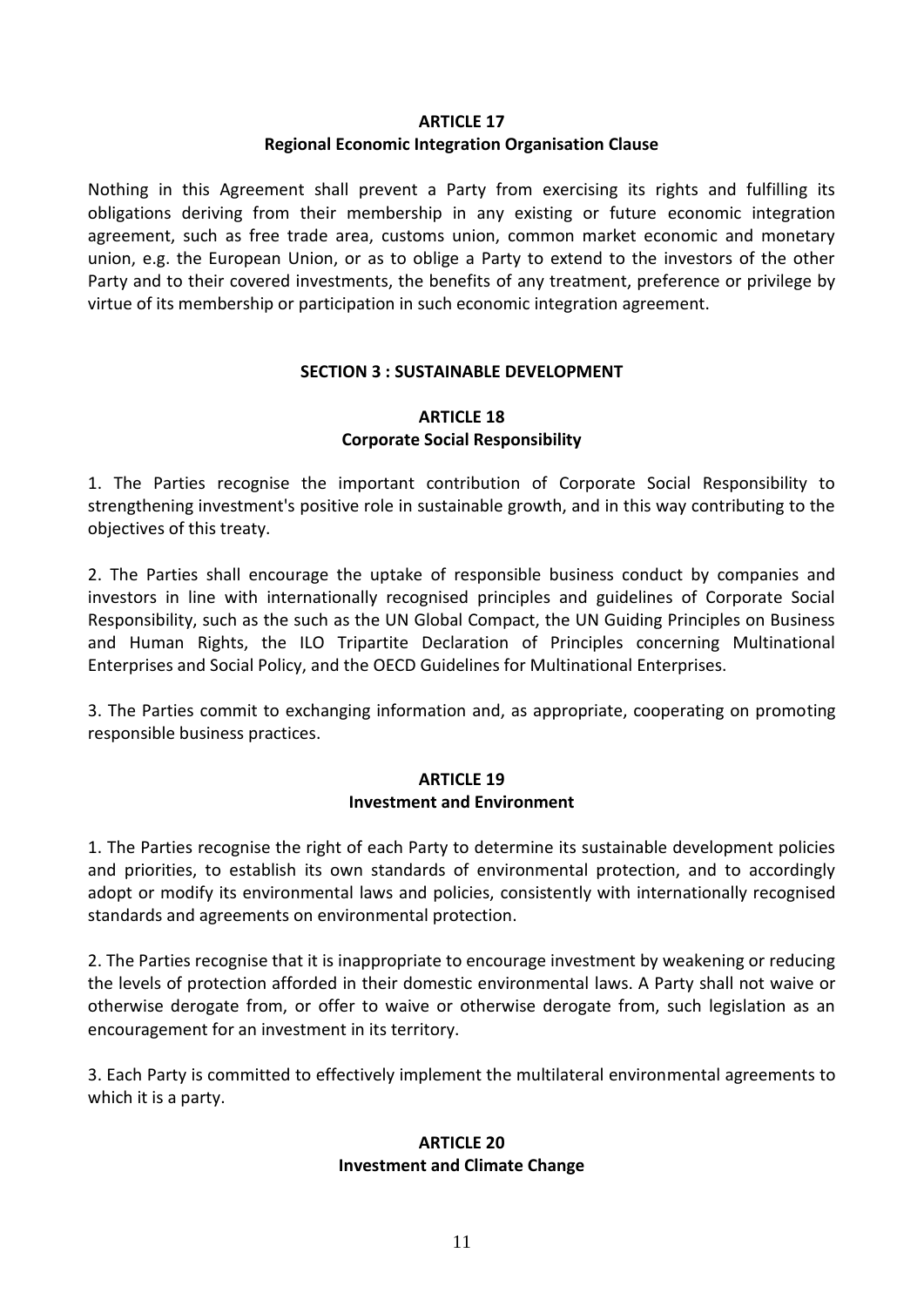Recognising the importance of pursuing the ultimate objective of the United Nations Framework Convention on Climate Change (UNFCCC) and the purpose and goals of the Paris Agreement adopted by the Conference of the Parties to the UNFCCC at its 21st session (the Paris Agreement) in order to combat climate change and its impacts and committed to enhance the contribution of investment to climate change mitigation and adaptation, each Party shall:

(a). effectively implement the UNFCCC and the Paris Agreement adopted thereunder, including its commitments with regard to its Nationally Determined Contributions;

(b). promote investment of relevance for climate change mitigation and adaptation; including investment concerning climate friendly goods and services, such as renewable energy, low-carbon technologies and energy efficient products and services, and by adopting policy frameworks conducive to deployment of climate-friendly technologies;

(c). cooperate with the other Party on investment-related aspects of climate change policies and measures bilaterally and in international fora, as appropriate.

#### **ARTICLE 21 Investment and Labour**

1. The Parties recognise the right of each Party to determine its sustainable development policies and priorities, to establish its own labour standards, and to adopt or modify its labour laws and policies, consistently with internationally recognised labour standards.

2. The Parties recognise that it is inappropriate to encourage investment by weakening or reducing the levels of protection afforded in their domestic labour legislation. A Party shall not waive or otherwise derogate from, or offer to waive or otherwise derogate from, such legislation as an encouragement for an investment in its territory.

3. Each Party, in accordance with its obligations assumed as a member of the International Labour Organization ("ILO"), and its commitments under the ILO Declaration on Fundamental Principles and Rights at Work and its Follow-up, shall respect, promote and realize, in good faith and in accordance with the ILO Constitution, the principles concerning the fundamental rights which are the subject of the fundamental ILO Conventions.

4. Each Party is committed to effectively implement the ILO Conventions to which it is a party and to make sustained efforts towards ratifying, to the extent that it has not yet done so, the fundamental ILO Conventions.

5. Each Party is committed to promote investment policies which further the objectives of the Decent Work Agenda, in accordance with the 2008 ILO Declaration on Social Justice for a Fair Globalisation and the 2019 ILO Centenary Declaration for the Future of Work, including a humancentred approach to the future of work, adequate minimum wages, social protection and safety and health at work.

## **ARTICLE 22**

## **Dialogue and cooperation on investment-related sustainable development issues**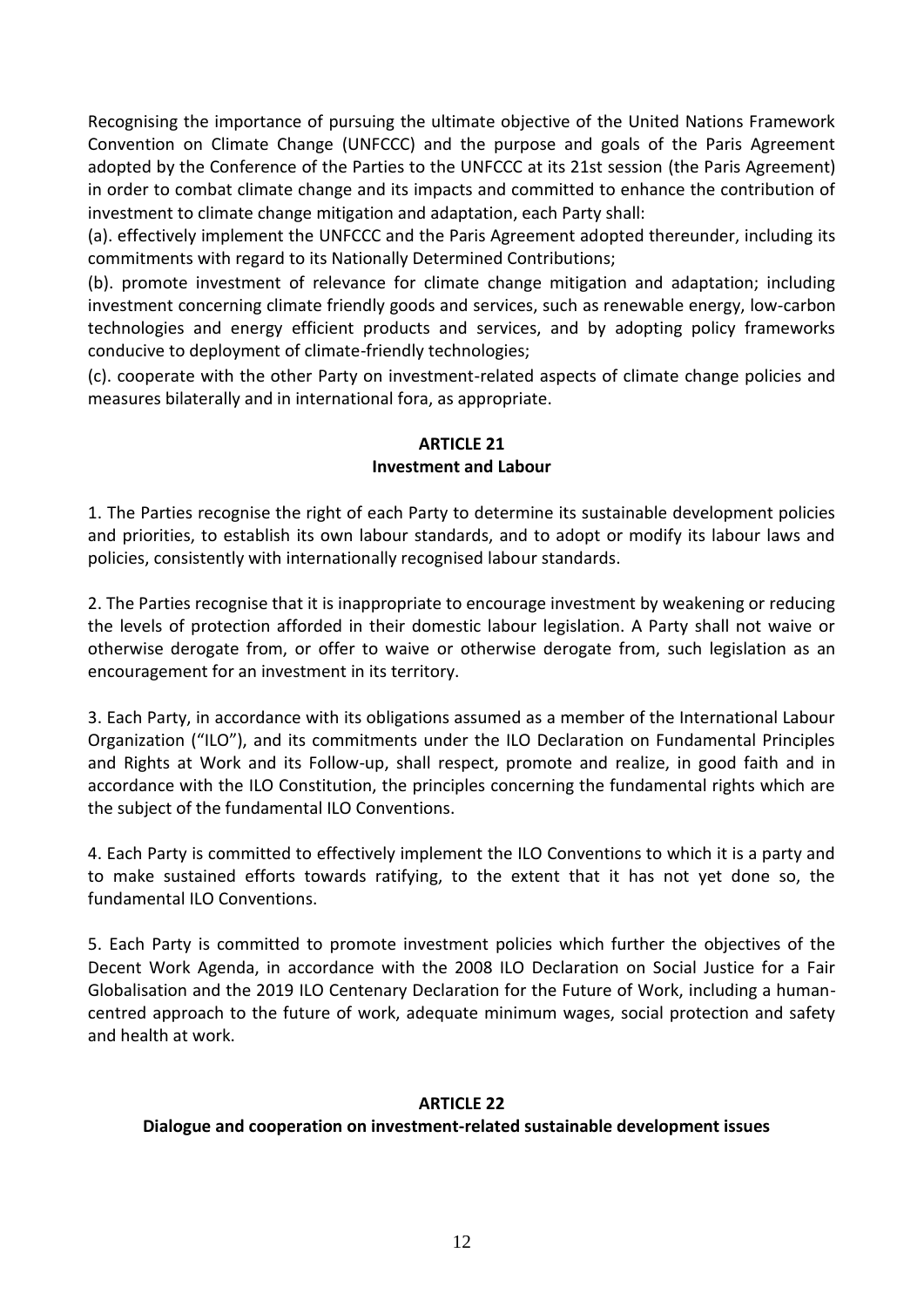The Parties agree to dialogue and cooperate as appropriate on investment-related labour, environmental and climate change issues of mutual interest arising under this Section in a manner complementary to the efforts under existing bilateral and multilateral mechanisms.

## **SECTION 4 : SETTLEMENT OF DISPUTES BETWEEN AN INVESTOR OF A PARTY AND THE OTHER PARTY**

## **ARTICLE 23**

## **Settlement of Disputes between Investors of a Party and the other Party.**

1. Any dispute which may arise between one of the Parties and an investor of the other Party, from a covered investment including disputes relating to the amount of compensation, and having as object a claim related to the breach of this Agreement shall as far as possible be settled through consultation, negotiation and mediation.

2. In the event that such dispute cannot be settled as provided for in paragraph 1 of this Article within six (6) months from the date of a written application for settlement, the investor in question may submit at its choice the dispute for settlement to one of the following fora (hereinafter collectively referred as "The Arbitration Tribunal"):

(a). an ad hoc Arbitration Tribunal, in compliance with the Arbitration Rules of the UN Commission on International Trade Law (UNCITRAL) as in force at that time, unless another set of rules is agreed by the Parties to the dispute;

(b). an arbitral tribunal which is established pursuant to the Dispute Resolution Rules of the International Chamber of Commerce (ICC), the London Court of International Arbitration (LCIA) or the Arbitration Institute of the Stockholm Chamber of Commerce (SCC);

(c). the International Centre for Settlement of Investment Disputes (ICSID), for the implementation of an arbitration procedure, under the Washington Convention of 18 March, 1965, on the Settlement of Investment Disputes between State and National of other State, if this had entered into force for both of the Parties to the dispute, or, alternatively, in accordance with the ICSID Additional Facility Rules, if the Washington Convention has entered into force only for one the Parties.

3. An investor may only submit a claim if the investor itself or any entity directly or indirectly controlled by it, or by which it is in turn directly or indirectly controlled, withdraws or discontinues any existing proceeding before a tribunal or court under domestic or international law with respect to a measure alleged to constitute a breach of this Agreement, as well as it waives its right to initiate any claim or proceeding of the same kind with respect to a measure alleged to constitute such a breach. The investor shall apply this provision in good faith and avoid double proceedings for the same kind of substantial claims.

4. In the event that the Investor, the investment or the State have already been satisfied under domestic law on a claim substantially reproducing that to be addressed under this article, the disputing party is forbidden from proposing an arbitration.

5. Both Parties shall refrain from negotiating through diplomatic channels on any matters relating to an arbitration procedure or judicial procedure at the stage of the arbitration proceedings until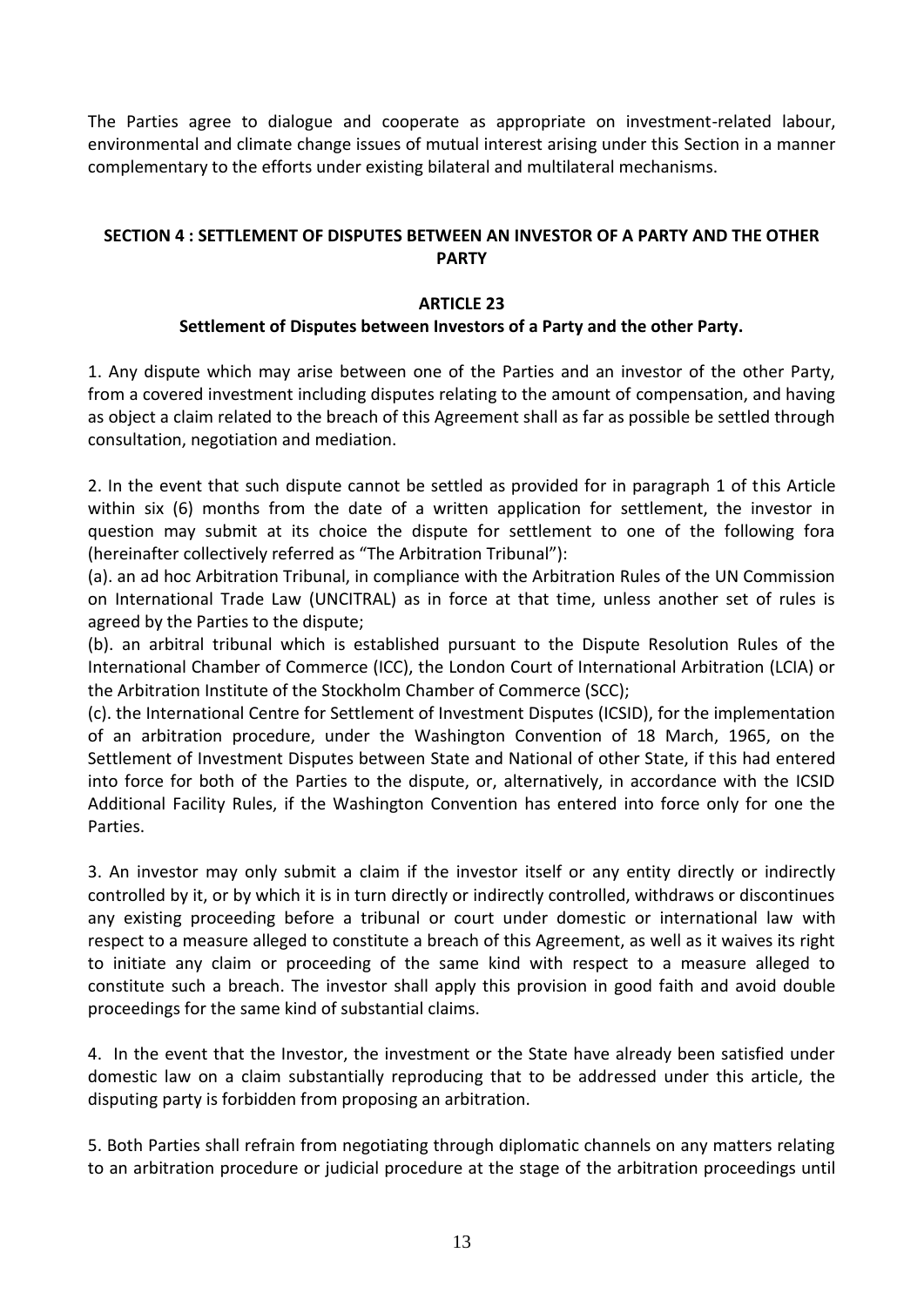these procedures have been concluded. The Arbitration Tribunal's decision shall be final and binding upon disputants.

6. The Parties shall pursue with each other and other interested trading partners the establishment of a permanent multilateral investment court which may include an appellate mechanism. Following the entry into force between the Parties of an international agreement providing for a permanent multilateral investment court, and/or a multilateral appellate mechanism applicable to disputes under this Agreement, the relevant parts of this Agreement shall cease to apply.

## **ARTICLE 24 Transparency of proceedings**

1. The UNCITRAL rules on transparency in treaty-based investor-State arbitration, as adopted by the United Nations Commission on International Trade Law on 10 July 2013 shall apply to international arbitration proceedings initiated pursuant to Article 23.

2. Nothing in this Agreement or the applicable arbitration rules shall prevent the exchange of information between the European Union and the Republic of Italy or vice versa, which relates to international arbitration proceedings initiated pursuant to Article 23.

## **ARTICLE 25 Applicable Law and Rules of Interpretation**

1. The Arbitration Tribunal shall apply this Agreement as interpreted in accordance with the Vienna Convention on the Law of Treaties, and other rules and principles of international law applicable between the Parties. For greater certainty, the domestic law of the Parties shall not constitute part of the applicable law. In case of the Republic of Italy "domestic law" includes the law of the European Union.

2. The Arbitration Tribunal shall not have jurisdiction to determine the legality of a measure under the domestic law of a Party. For greater certainty, in determining the consistency of a measure with this Agreement, the Arbitration Tribunal may consider, as appropriate, the domestic law of a Party as a matter of fact. In doing so, the Arbitration Tribunal shall follow the prevailing interpretation given to the domestic law by the courts or authorities of that Party.

#### **ARTICLE 26 Ethics**

1. Arbitrators shall be independent of, and not be affiliated with or take instructions from, a disputing party or the government of a Party with regard to trade and investment matters. Arbitrators shall not take instructions from any organisation, government or disputing party with regard to matters related to the dispute. They shall not participate in the consideration of any disputes that would create a direct or indirect conflict of interest. In so doing, they shall comply with Annex I (Code of Conduct). In addition, upon appointment, they shall refrain from acting as counsel in any pending or new investment protection dispute under this or any other agreement or domestic law.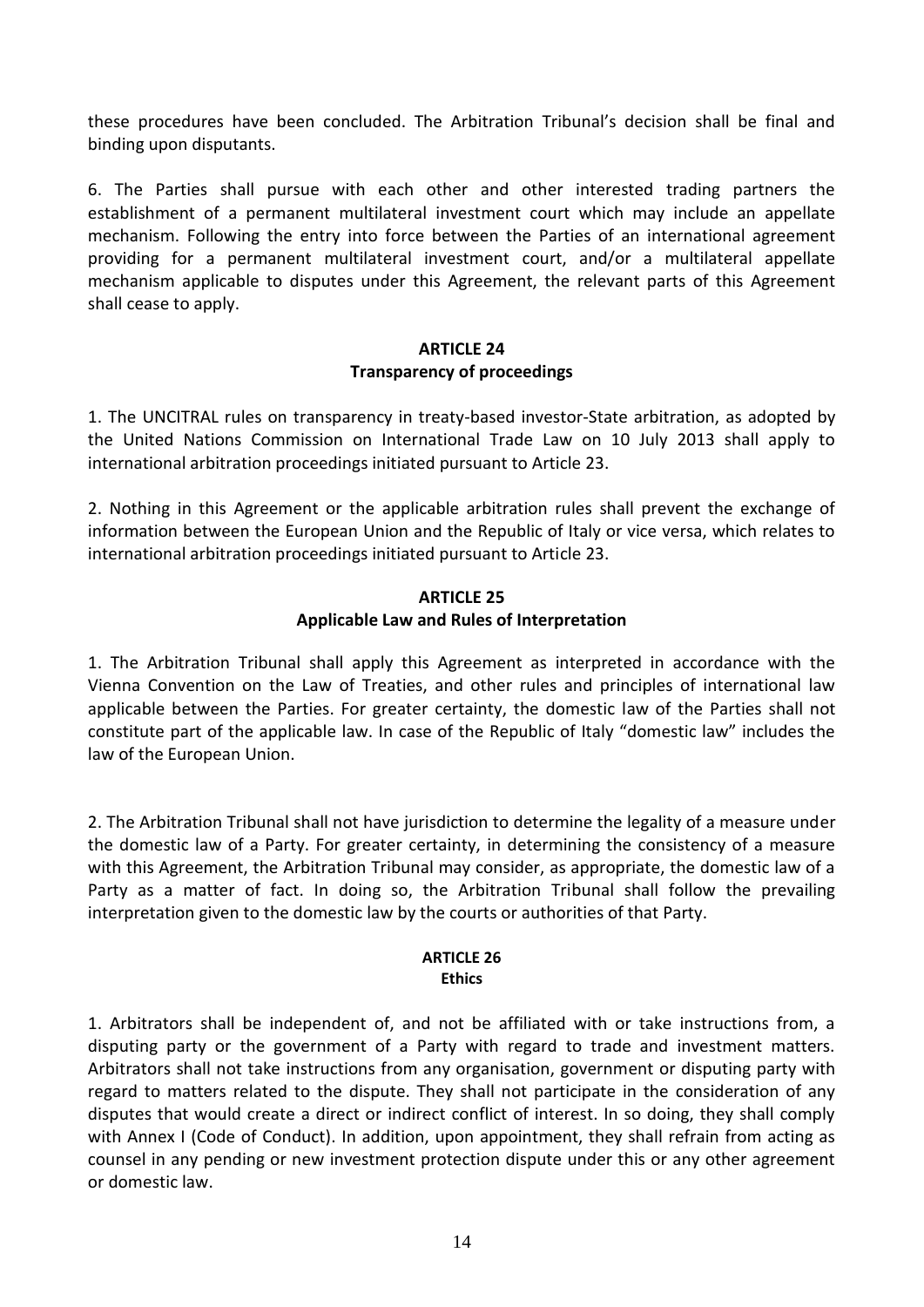2. Following the establishment of the Arbitration Tribunal under Article 23 if a disputing party considers that an arbitrator does not meet the requirements set out in paragraph 1 or in Annex I, it shall send a notice of challenge to the appointing authority as established by the relevant rules of procedure, who shall transmit it to the arbitrator concerned. The notice of challenge shall be sent within 15 days after the constitution of the Arbitration Tribunal was communicated to the disputing party, or within 15 days after the date on which the relevant facts came to its knowledge, if they could not have reasonably been known at the time of constitution of the Arbitration Tribunal. The notice of challenge shall state the grounds for the challenge.

3. If, within 15 days after the date of the notice of challenge, the challenged arbitrator has elected not to resign from the Arbitration Tribunal, the appointing authority, after hearing the disputing parties and after providing the arbitrator an opportunity to submit any observations, issue a decision within 45 days after receipt of the notice of challenge and forthwith notify the disputing parties and other arbitrators of the Arbitration Tribunal.

## **ARTICLE 27 Multiple Proceedings**

1. The Arbitration Tribunal shall dismiss a claim by a claimant who has submitted a claim to any domestic or international court or tribunal concerning the same treatment as that alleged to breach the provisions of this Agreement, unless the claimant withdraws such pending claim.

2. Together with the submission of a claim the claimant shall provide:

(a) evidence that it has withdrawn any pending proceedings before any domestic or international court or tribunal under domestic or international law concerning the same treatment as that alleged to breach the provisions of this Agreement; and

(b) a declaration that it will not initiate any proceeding before any domestic or international court or tribunal under domestic or international law concerning the same treatment as that alleged to breach the provisions of this Agreement.

3. For the purposes of paragraphs 1 and 2 above, the term "claimant" includes the investor and, if applicable, its locally established enterprise. In addition, for the purposes of paragraphs 1 and 2(a), the term "claimant" also includes all persons who, directly or indirectly, have an ownership interest in or are controlled by the investor or its locally established enterprise, as applicable, and claim to have suffered the same loss or damage as the investor or the locally established enterprise, as applicable.

## **ARTICLE 28 Claims Manifestly without Legal Merits**

The respondent may, no later than 30 days after the establishment of the Arbitration Tribunal under article 23 , or 30 days after it became aware of the facts on which the objection is based, file an objection that a claim is manifestly without legal merit. The respondent shall specify as precisely as possible the basis for the objection. The Arbitration Tribunal, after giving the parties to the dispute an opportunity to present their observations on the objection, shall, at its first session or promptly thereafter, issue a decision or award on the objection, stating the grounds therefor. In the event that the objection is received after the first session of the Arbitration Tribunal, the Arbitration Tribunal shall issue such decision as soon as possible, and no later than 120 days after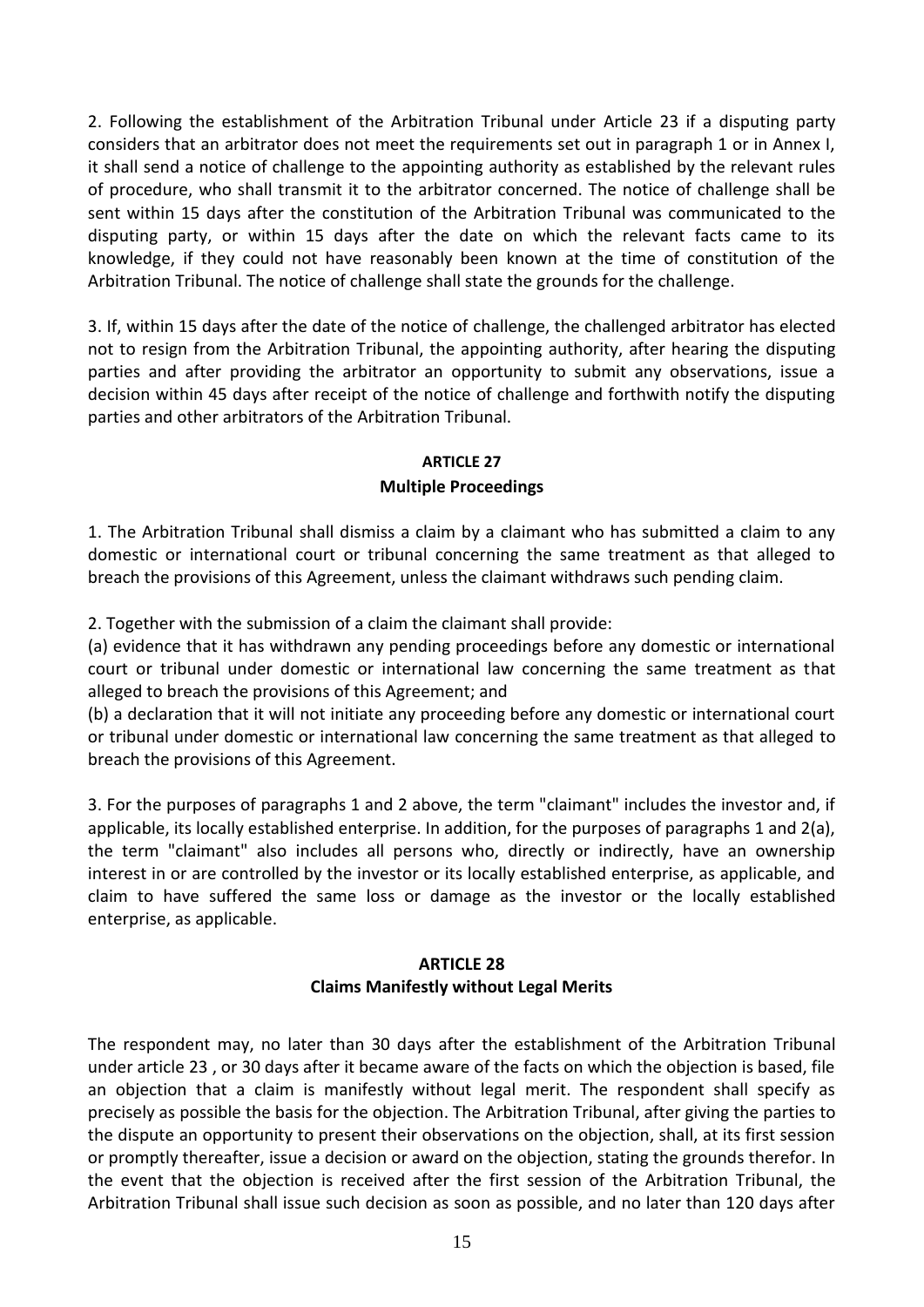the objection was filed. In doing so, the Arbitration Tribunal shall assume the alleged facts to be true, and may also consider any relevant facts not in dispute. The decision shall be without prejudice to the right of a party to object, pursuant to Article 29 or in the course of the proceeding, to the legal merits of a claim and without prejudice to the Arbitration Tribunal's authority to address other objections as a preliminary question.

## **ARTICLE 29 Claims Unfounded as a Matter of Law**

Without prejudice to the Arbitration Tribunal's authority to address other objections as a preliminary question or to the right of a respondent to raise any such objections at any appropriate time, the Arbitration Tribunal shall address and decide as a preliminary question any objection by the respondent that, as a matter of law, a claim, or any part thereof, is not a claim for which an award in favour of the Investor may be made, even if the facts alleged were assumed to be true. The Arbitration Tribunal may also consider any relevant facts not in dispute. Such an objection shall be submitted to Arbitration Tribunal as early as possible, and in any event not later than the expiration of the time limit fixed for the filing of the counter-memorial or statement of defence, unless the facts on which the objection is based are unknown to the party at that time. On receipt of an objection under this paragraph, and unless it considers the objection manifestly unfounded, the Arbitration Tribunal shall suspend any proceedings on the merits, establish a schedule for considering the objection consistent with any schedule it has established for considering any other preliminary question, and issue a decision on the objection, stating the grounds therefor.

## **SECTION 5 : CONSULTATION AND DISPUTE SETTLEMENT BETWEEN THE PARTIES**

## **ARTICLE 30 Settlement of Disputes between the Parties**

1. In case a dispute arises between the Parties on any alleged breaches in this Agreement, relating to its interpretation and application, this shall, as far as possible, be settled amicably through consultation, negotiation and mediation.

2. In the event that the dispute cannot be settled within six months from the date on which one of the Party notifies the other Party in writing, the dispute shall at the request of one of the Parties, be laid before an ad hoc Arbitration Tribunal as provided for in this Article.

3. The Arbitration Tribunal shall be constituted in the following manner: within two months from the moment on which the request for arbitration is received, each of the two Parties shall appoint a member of the Tribunal. The President shall be appointed within three months from the date on which the other two members are appointed, by agreement of the Parties.

4. If, within the period specified in paragraph 3 of this Article, the appointment has not been made, each of the two Parties may invite, in default of other arrangements, the President of the International Court of Justice to make an appointment. In the event that the President of the Court is a national of one of the Parties or if, for any reason, it is impossible for him/her to make the appointment, the application shall be made to the Vice President of the Court. If the Vice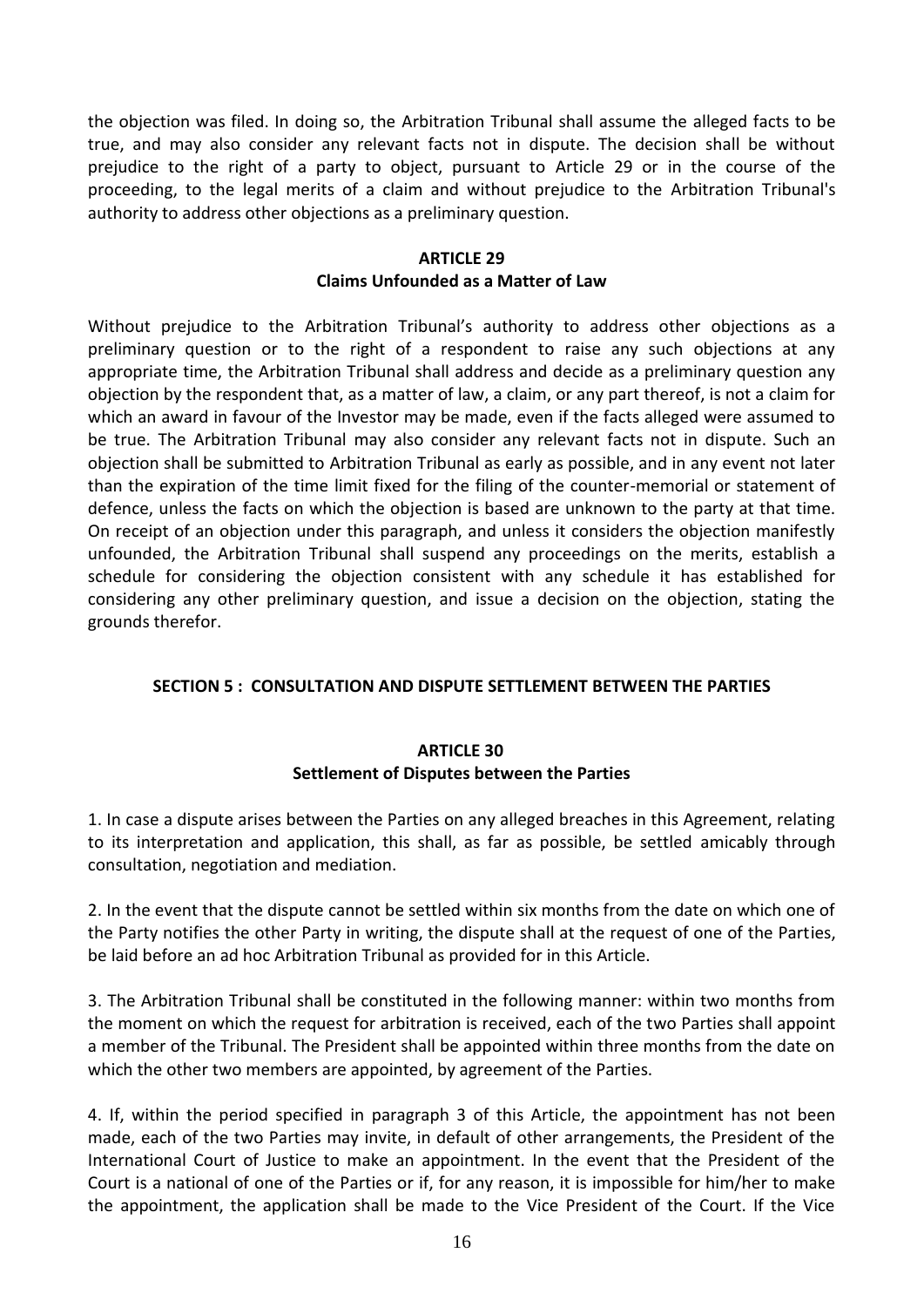President of the Court is a national of one of the Parties or, for any reason, is unable to make the appointment, the most senior member of the International Court of Justice, who is not a national of one of the Parties, shall be invited to make the appointment.

5. The Arbitration Tribunal shall rule with a majority vote, and its decision shall be binding. Each Parties shall pay the cost of its own arbitrator and of its representative at the hearings. The President's cost and any other cost shall be divided equally between the Parties. The Arbitration Tribunal shall lay down its own procedure.

## **SECTION 6 : FINAL DISPOSITIONS**

#### **ARTICLE 31 Relations between Governments**

The provisions of this Agreement shall be applied irrespective of whether or not the Parties have diplomatic or consular relations.

## **ARTICLE 32 Management of the Agreement**

1. The Parties shall cooperate on issues covered by this Agreement.

2. To this end, the Parties shall establish a Committee, which shall meet once a year or at the request of a Party.

3. The Committee shall:

(a) supervise and facilitate the implementation and application of this Agreement and further its general aims;

(b) consider any matter of interest relating to an area covered by this Agreement

(c) establish its own procedures.

#### **ARTICLE 33 Amendments to the Agreement**

By mutual consent, the Parties may amend this Agreement, or may jointly issue an interpretative note of any provision thereof. Any such amendments and additions will be executed by a separate protocol, which is an integral part of this Agreement, and will enter into force as provided by Article 35 of this Agreement.

## **ARTICLE 34 Denial of benefits**

A Party may deny the benefits of this Agreement to an investor of the other Party or to a covered investment if the denying Party adopts or maintains measures related to the maintenance of international peace and security, including the protection of human rights, which: (a) prohibits transactions with that investor or covered investment, or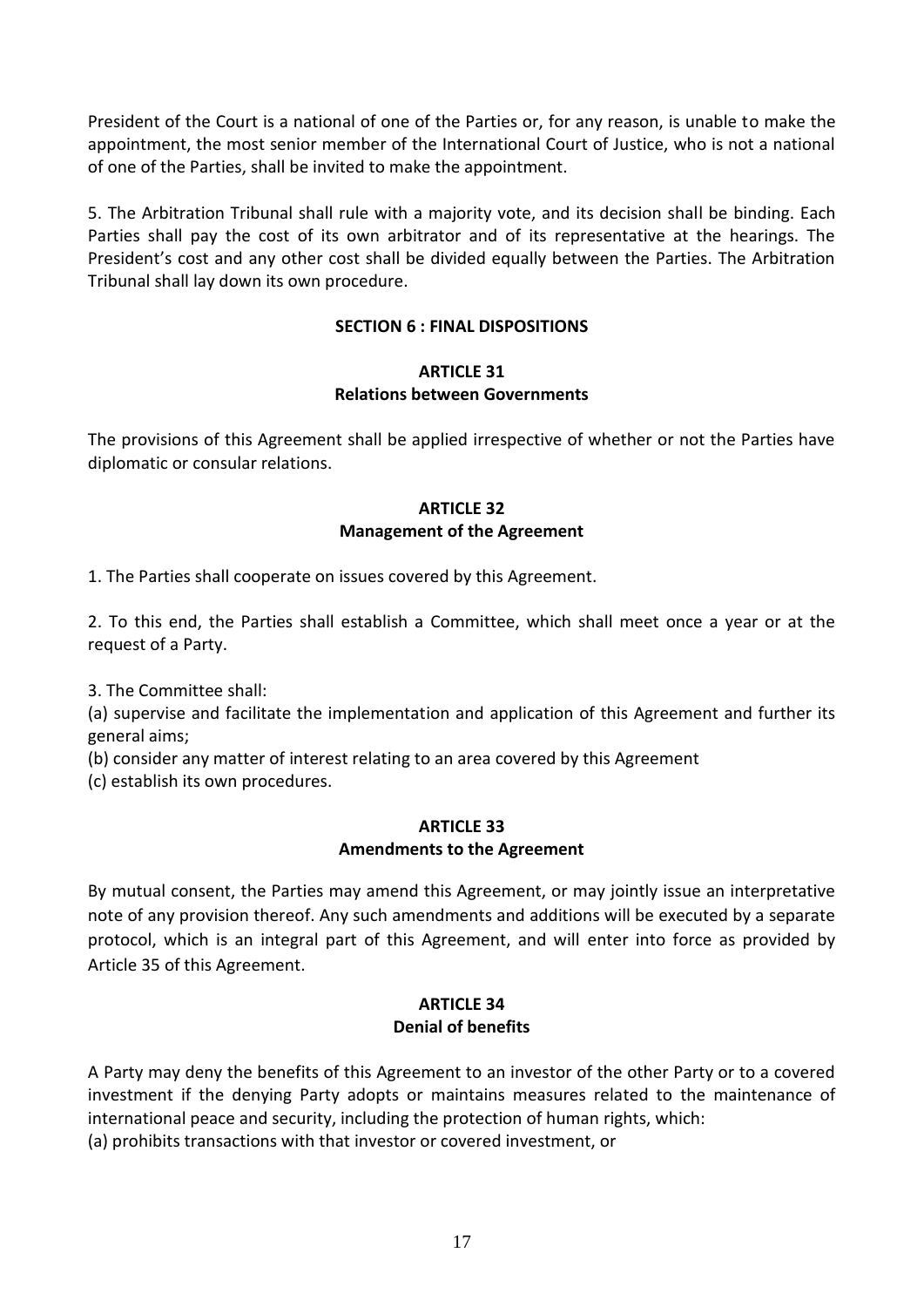(b) would be violated or circumvented if the benefits of this Agreement where accorded to that investor or covered investment, including where the measures prohibit transactions with a natural or juridical person who owns or controls either of them.

## **ARTICLE 35 Entry into Force, Duration and Termination**

1. This Agreement, its amendments and additions shall enter into force on the date of receiving the last written notification confirming the implementation by the Parties of all internal procedures necessary for its entry into force.

2. This Agreement will remain in force for the period of ten years. Thereafter, it will be automatically extended for further periods of five years, unless one of the Parties notifies in writing to the other Party within a minimum of six months prior to the expiration of the current period of validity, its intention to terminate it. The termination shall take effect two months after the date of receipt by the other Party of the notification, unless the Parties otherwise agree.

3. In the event that the present Agreement is terminated pursuant to paragraph 2 of this Article, its provisions shall continue to be effective for a further period of five (5) years from the date of termination, with respect to covered investments made before the date of termination.

In witness thereof the undersigned Representatives, duly authorized by their respective Governments, have signed the present Agreement.

DONE at the contract of the contract of the in " and the contract of the contract of the contract of the contract of the contract of the contract of the contract of the contract of the contract of the contract of the contr

the Italian Republic XXXX

For the Government of For the Government of For the Government of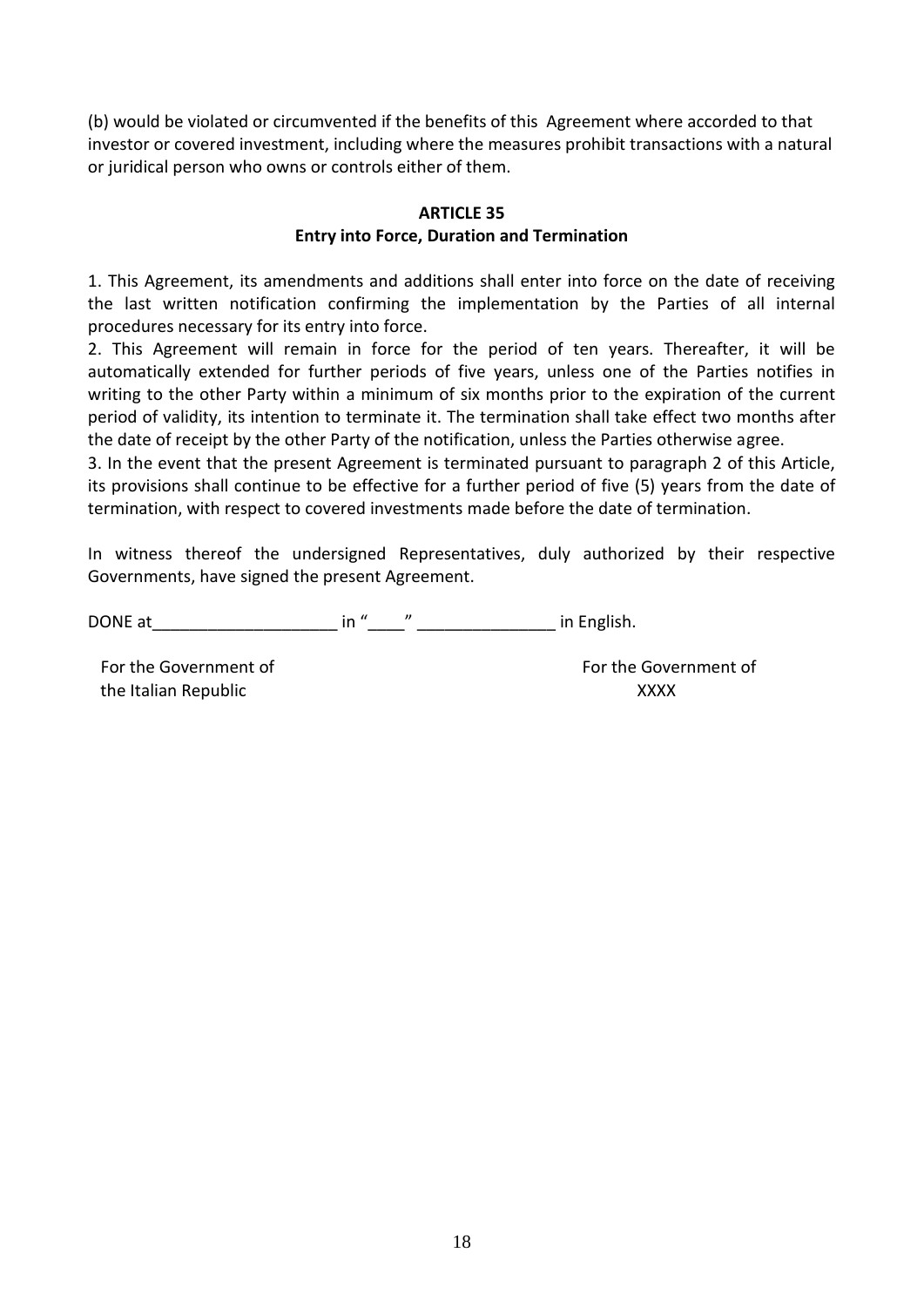#### *ANNEX I*

#### **CODE OF CONDUCT FOR ARBITRATORS AND MEDIATORS**

## **ARTICLE 1 Definitions**

For the purpose of this Code of Conduct, the following definitions apply:

"member" means a person who has been appointed to serve as a member of a tribunal established pursuant to Article 23 of this Agreement.

- "assistant" means a person who, under the terms of appointment of a member, assists the member, conducts research, or supports him or her in his or her duties

"candidate" means a person who is under consideration for appointment as member;

- "mediator" means a person who conducts a mediation in accordance with Article 23 of this Agreement.

## **ARTICLE 2 Governing principles**

Any candidate or member shall avoid impropriety and the appearance of impropriety, and shall observe high standards of conduct so that the integrity and impartiality of the dispute settlement proceeding is preserved.

# **ARTICLE 3**

## **Disclosure Obligations**

1. Prior to confirmation of their appointment as members under Article 23 of this Agreement, candidates shall disclose to the disputing parties any past or present interest, relationship or matter that is likely to affect their independence or impartiality, or that might reasonably be seen as creating a direct or indirect conflict of interest, or that creates or might reasonably be seen as creating an appearance of impropriety or bias. To this end, candidates shall make all reasonable efforts to become aware of any such interests, relationships or matters. The disclosure of past interests, relationships or matters shall cover at least the last five (5) years prior to a candidate becoming aware that he or she is under consideration for appointment as member in a dispute under this Agreement.

2. Following their appointment, members shall at all times continue to make all reasonable efforts to become aware of any interests, relationships or matters referred to in Article 3(1) of this Code of Conduct. Members shall at all times disclose such interests, relationships or matters throughout the performance of their duties by informing the disputing parties and the Parties. They shall also communicate matters concerning actual or potential violations of this Code of Conduct to the disputing parties and the Parties.

#### **ARTICLE 4 Independence, impartiality and other obligations of members**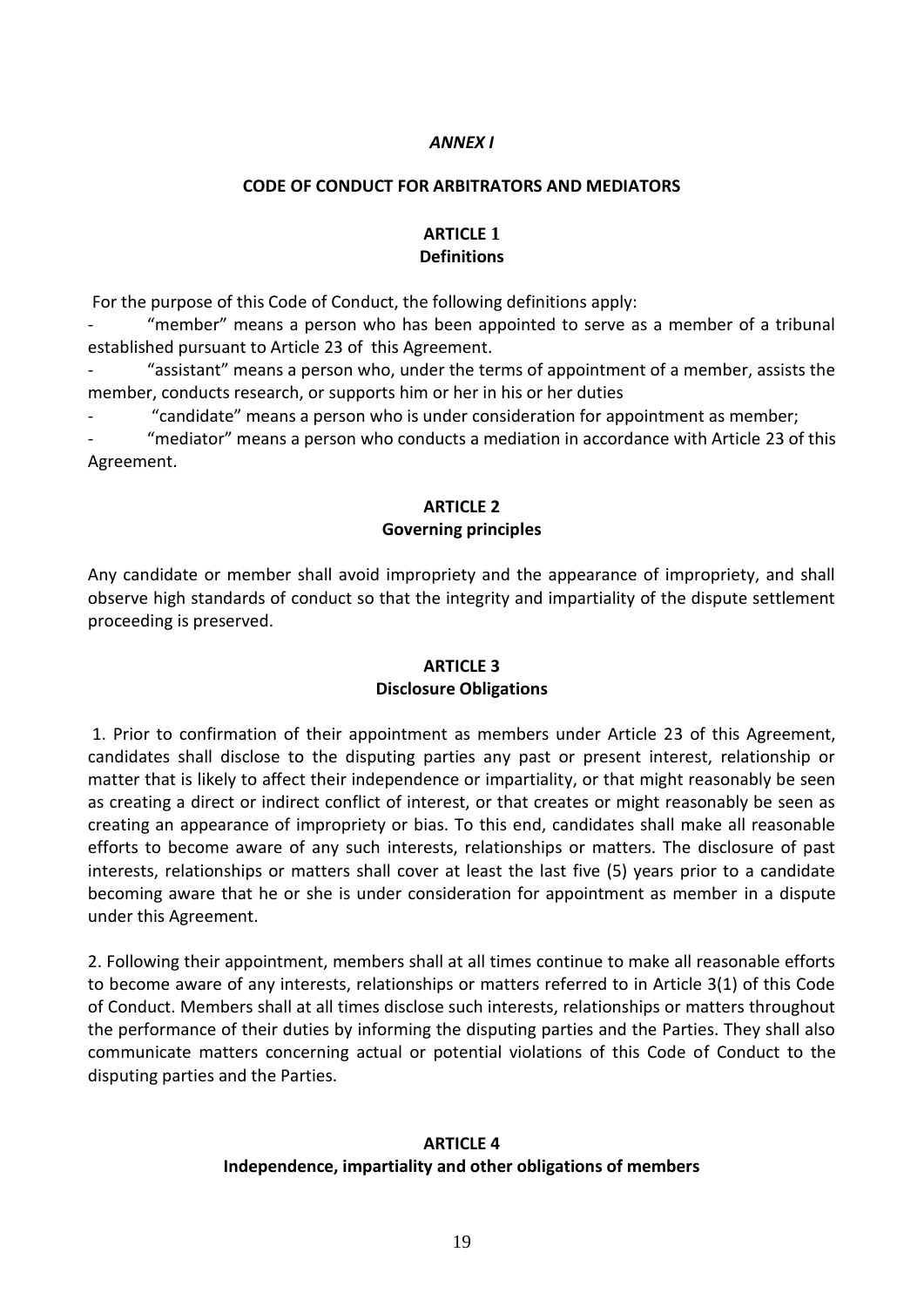1. In addition to the obligations established pursuant to Articles 2 and 3 of this Code of Conduct, members shall:

(a). get acquainted with this Code of Conduct;

(b). be and appear to be, independent and impartial, and avoid any direct or indirect conflicts of interest;

(c). not take instructions from any organisation or government with regard to matters before the tribunal for which they are appointed;

(d). avoid creating an appearance of bias and not be influenced by self-interest, outside pressure, political considerations, public clamour, loyalty to a Party, disputing party or any other person involved or participating in the proceeding, fear of criticism or financial, business, professional, family or social relationships or responsibilities;

(e). not, directly or indirectly, incur any obligation, or accept any benefit, enter into any relationship, or acquire any financial interest that would in any way interfere, or appear to interfere, with the proper performance of their duties, or that is likely to affect their impartiality;

(f). not use their position as a member to advance any personal or private interests and avoid actions that may create the impression that others are in a special position to influence them;

(g). perform their duties thoroughly and expeditiously throughout the course of the proceeding, and with fairness and diligence;

(h). avoid engaging in ex parte contacts concerning the proceeding;

(i). consider only those issues raised in the proceeding and which are necessary for a decision or award and not delegate this duty to any other person.

2. Members shall take all appropriate steps to ensure that their assistants are aware of, and comply with, Articles 2, 3, 4(1), 5 and 6 of this Code of Conduct mutatis mutandis.

## **ARTICLE 5**

## **Obligations of former members**

1. Former members shall avoid actions that may create the appearance that they were biased in carrying out their duties or derived advantage from the decisions or awards of the tribunal.

2. Former members shall undertake that for a period of five (5) years after the end of their duties in relation to a dispute settlement proceeding under this Agreement they shall not:

(a). become involved in any manner whatsoever in investment disputes directly and clearly connected with disputes, including concluded disputes, that they have dealt with as members of a tribunal established under this Agreement;

(b). act as party-appointed member, legal counsel or party-appointed witness or expert of any of the disputing parties, in relation to investment disputes under this or other bilateral or multilateral investment treaties.

3. If the appointing authority in charge of deciding on challenges is informed or becomes otherwise aware that a former member is alleged to have acted inconsistently with the obligations established in Article 5(1) an (2), or any other part of this Code of Conduct while performing the duties of member of a tribunal in an investment dispute under this Agreement, it shall examine the matter, provide the opportunity to the former member to be heard, and after verification, inform:

(a). the professional body or other such institution with which the former member is affiliated;

(b). the Parties;

(c). the disputing parties in the specific dispute;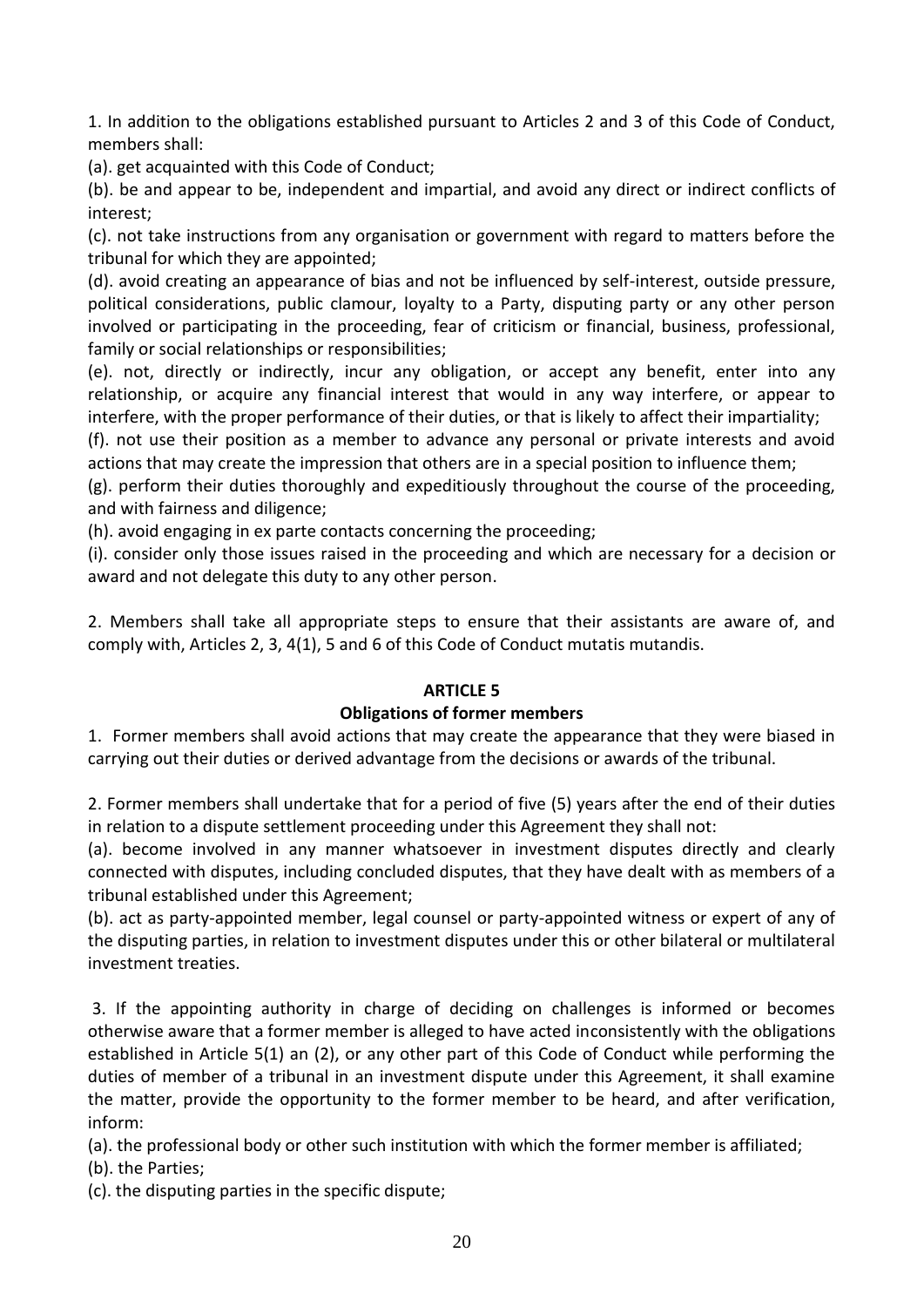(d). any other relevant international court or tribunal.

4. The appointing authority in charge of deciding on challenges shall make public its decision to take the actions referred in paragraphs 3(a) to 3(d) above, together with the reasons thereof.

## **ARTICLE 6 Confidentiality**

1. No member or former member shall at any time disclose or use any non-public information concerning a proceeding or acquired during a proceeding, except for the purposes of that proceeding, and shall not, in any case, disclose or use any such information to gain personal advantage or advantage for others or to adversely affect the interest of others.

2. Members shall not disclose an order, decision, or award or parts thereof prior to adoption or publication.

3. Members or former members shall not at any time disclose the deliberations of the tribunal, or any views of other members forming part of the tribunal, except in an order, decision or award.

## **ARTICLE 7 Expenses**

Each member shall keep a record and render a final account of the time devoted to the procedure and of the expenses incurred, as well as the time and expenses of their assistants.

#### **ARTICLE 8 Mediators**

The rules set out in this Code of Conduct apply, mutatis mutandis, to mediators.